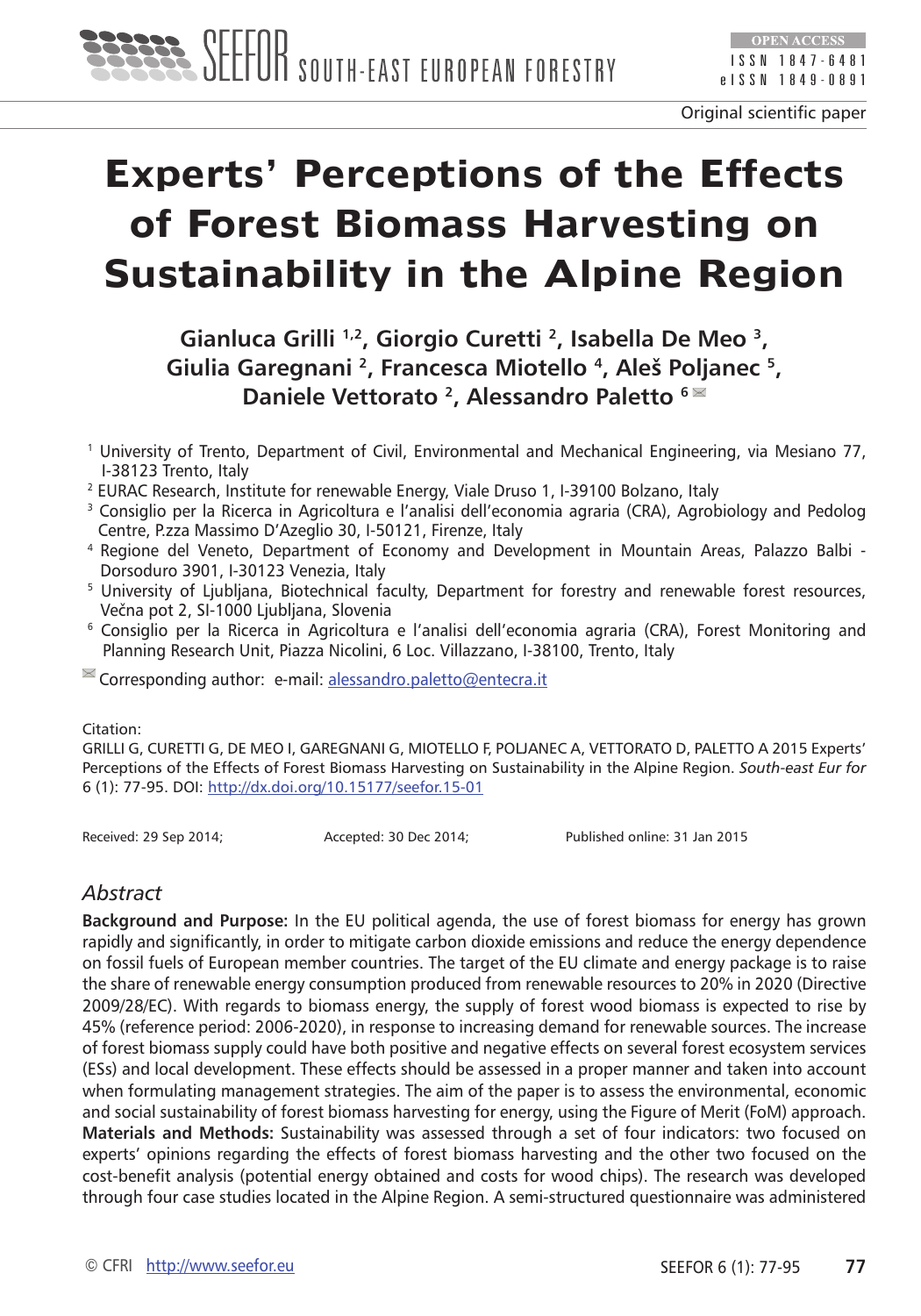face-to-face to 32 selected experts. The perceived effects of forest biomass harvesting for energy on ESs and local development were evaluated by experts using a 5-point Likert scale (from "quite negative effect" to "quite positive effect").

**Results:** All experts agree that forest biomass harvesting has a positive effect on forest products provision and local economic development (employment of local workforce, local entrepreneurship and market diversification), while the effects on other ESs are controversial (e.g. carbon sequestration, habitat quality, natural hazards protection and recreational values).

**Conclusions:** Therefore, it can be asserted that the effects of forest biomass harvesting on sustainability vary according to the local context. The results of FoM can support decision makers in order to analyze the environmental, social and economic sustainability of forest biomass harvesting for energy.

**Keywords:** ecosystem services, ecological effects, socio-economic effects, local development, Multi-Criteria Analysis, Alpine Space

#### **INTRODUCTION**

At global level, renewable energies cover more than 13% of the world's energy demand [1] and they could meet more than 50% of the total energy demand by the middle of  $21^{st}$ century, if supported by appropriate energy policies and innovative renewable energy technologies development [2]. In the pool of renewable energies, wood and wood wastes cover about 47% of the gross consumption of all renewable energy in the European Union in 2011 and 67% of bioenergy use [3].

According to the European Union (EU) Forest Action Plan of the period 2007-2011 [4], the 27 EU member countries have a high energy potential from forests, despite the relevant constraints to wood mobilization [5]. EU Forest Action Plan considers the promotion of use of forest biomass for energy generation one of the 18 key actions to improve the competitiveness of the European forest sector [6]. Subsequently, the new EU Forest Strategy (2013) encourages to use forest resources in a manner that minimizes the negative impact on the environment and prioritizes the outputs that have higher addedvalue and are able to create job opportunities.

In 2005 around 98 million  $m<sup>3</sup>$  of wood overbark was removed from EU forests and used as fuelwood [7]. This wood quantity for energy purpose is foreseen to increase in future decades, because the targets of the EU climate and energy package are to raise the share of renewable energy consumption produced from renewable resources to 20% in 2020 and to reduce the greenhouse gas (GHG) emissions by 20% compared to 1990 levels (Renewable Energy Directive 2009/28/EC). EUwood estimates that the EU's forest biomass supply would increase by 11% from 2010 to 2030, while the demand for forest biomass would rise by 73% [8]. Other studies evaluate an increase in the use of renewable biomass by 45% by volume between 2006 and 2020, this value representing 8 % of expected total increase in renewable energy use in EU member countries [9, 10]. Instead, Nabuurs *et al.* [11] for the whole Europe estimate that forests could supply 729 million  $m<sup>3</sup>$  of wood overbark for energy use by 2060.

According to the UNCED's report "Our common future" (1987) - better known as Brundtland report [12] - the sustainable development can be defined as the kind of development that meets the needs of the present without compromising the ability of future generations to meet their own needs. However, this definition is more focused on the economic aspects of the sustainability concept, considering only marginally environmental and social aspects. Currently, the need to consider simultaneously these three perspectives is widely recognized; in this direction in recent decades two models have been developed, with the aim to analyze the interrelationships between the environmental, social and economic aspects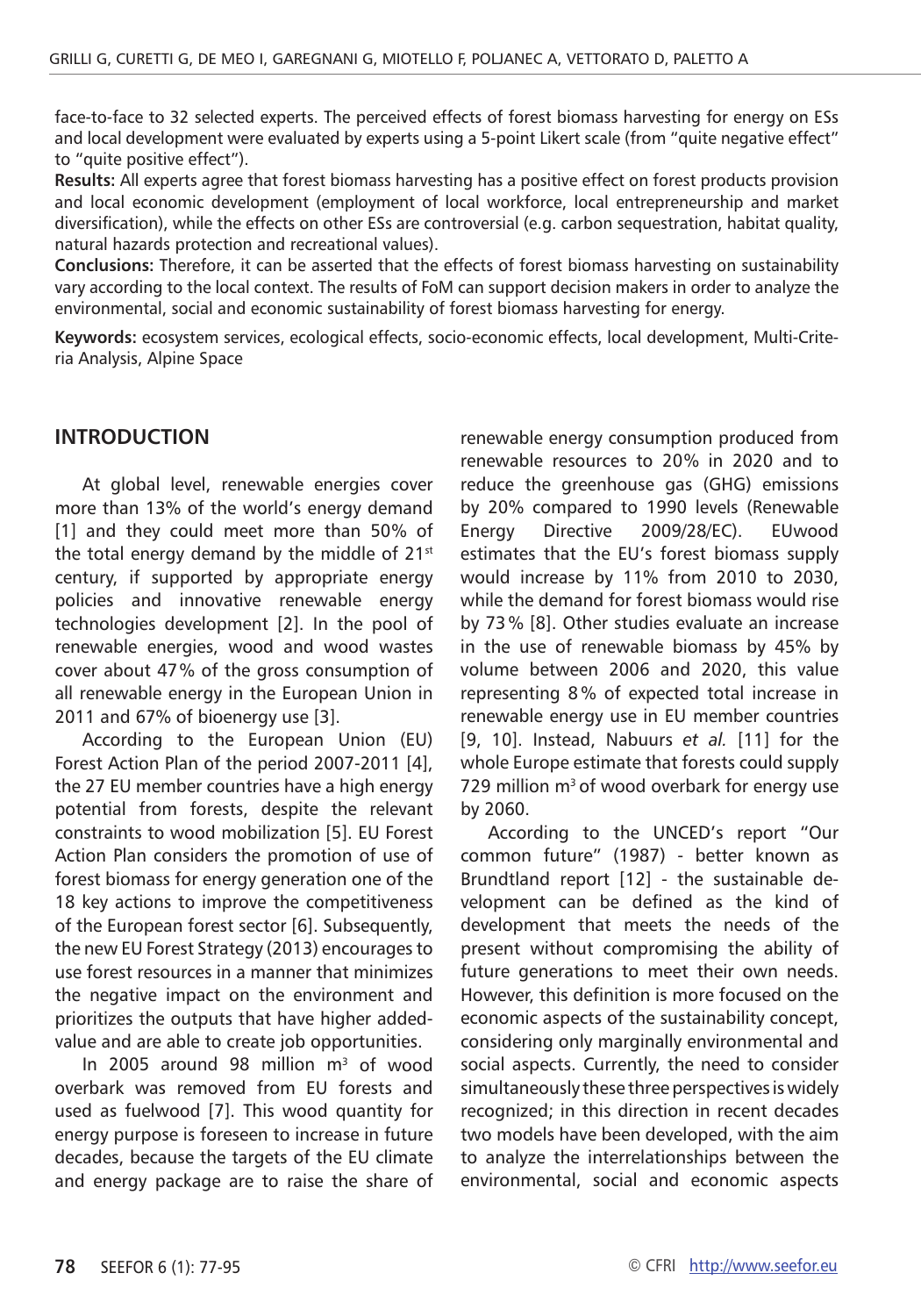of sustainability [13]. The first model considers the three aspects as concentric ("concentric model"), while in the second model the three aspects are represented equally ("overlapping circles model"). According to the "concentric model" of sustainability, the economy sphere is a subset of the society sphere, and the latter is a subset of the environmental sphere. In the "overlapping circles model" of sustainability the three spheres are not concentric and the model considers in more detail the nature of each sphere and the reciprocal interactions. In the bioenergy sector the "overlapping circles model" is the most suitable model in order to assess the effects of biomass harvesting from forests considering simultaneously environmental, economic and social sustainability  $[14]$ .

Environmental sustainability can be defined as "a condition of balance, resilience, and interconnectedness that allows human society to satisfy its needs while neither exceeding the capacity of its supporting ecosystems to continue to regenerate the services necessary to meet those needs nor by our actions diminishing biological diversity" [15]. Environmental sustainability refers to the concept of ecosystem services (ESs) first introduced in the early 80's by Ehrlich and Ehrlich [16]. In the 90's several authors analyzed this concept through different perspectives [17, 18]. Currently, ESs can be defined as the benefits obtained from nature that satisfy human needs [19, 20] such as provisioning services (e.g. food, fodder and timber), regulating services (e.g. air and water purification), cultural services (e.g., recreational opportunities), and supporting services (e.g. nutrient cycling). Many attempts have been made both to systematically categorize and to comprehensively list ESs [20-22].

Sustainability of economy - in the strict sense - is considered as the ability to maintain productivity [23]. In a broader sense, sustainable growth is the creation of a social and economic system which provides support to increase the real income, to improve the level of education, and to improve the quality of life [24, 25].

While, social sustainability is defined as a life-enhancing condition within communities and a process within communities that can achieve that condition [26]. The key aspects to consider in social sustainability are [27]: equity of the current generation access to fundamental services (e.g. health, education) and equity between generations, widespread people's participation to the decisions, a sense of community responsibility, respect for property rights. Social sustainability can be implemented incorporating perceptions, preferences and opinions of local community, stakeholders or public in general in the decision making process, following the basic principles of participatory approach [28].

Wood biomass from forests (e.g. harvesting residues as branches and tops, stumps and coarse roots, dead trees, etc.) could satisfy an interesting percentage of the energy demand through improving the efficiency of harvesting and mobilization technologies, increasing the use of biomass in the high forested areas and in the regions with a high rate of natural regeneration (i.e. mountain and marginal areas). In this potential future scenario an important aspect to take into account is the analysis of the sustainability of forest biomass harvesting for energy use, considering the effects on the environment and society. Starting from these considerations, the aim of the paper is to analyze the sustainability of forest biomass harvesting for energy purpose considering the environmental, economic and social sustainability according to the "overlapping circles model". The sustainability of forest biomass harvesting was analyzed through the use of the Figure of Merit (FoM), taking into consideration simultaneously the environmental, social and economic aspects of sustainability as well as expected from the "overlapping circles model". The research was developed in four case studies located in Alpine Region and involved in the Recharge.green project [29]. The case studies considered - Triglav National Park in Slovenia, Gesso-Vermenagna, Mis and Maè valleys in Italy - were chosen taking into account different environmental and socioeconomic contexts, in order to test the method in various situations and to compare the results.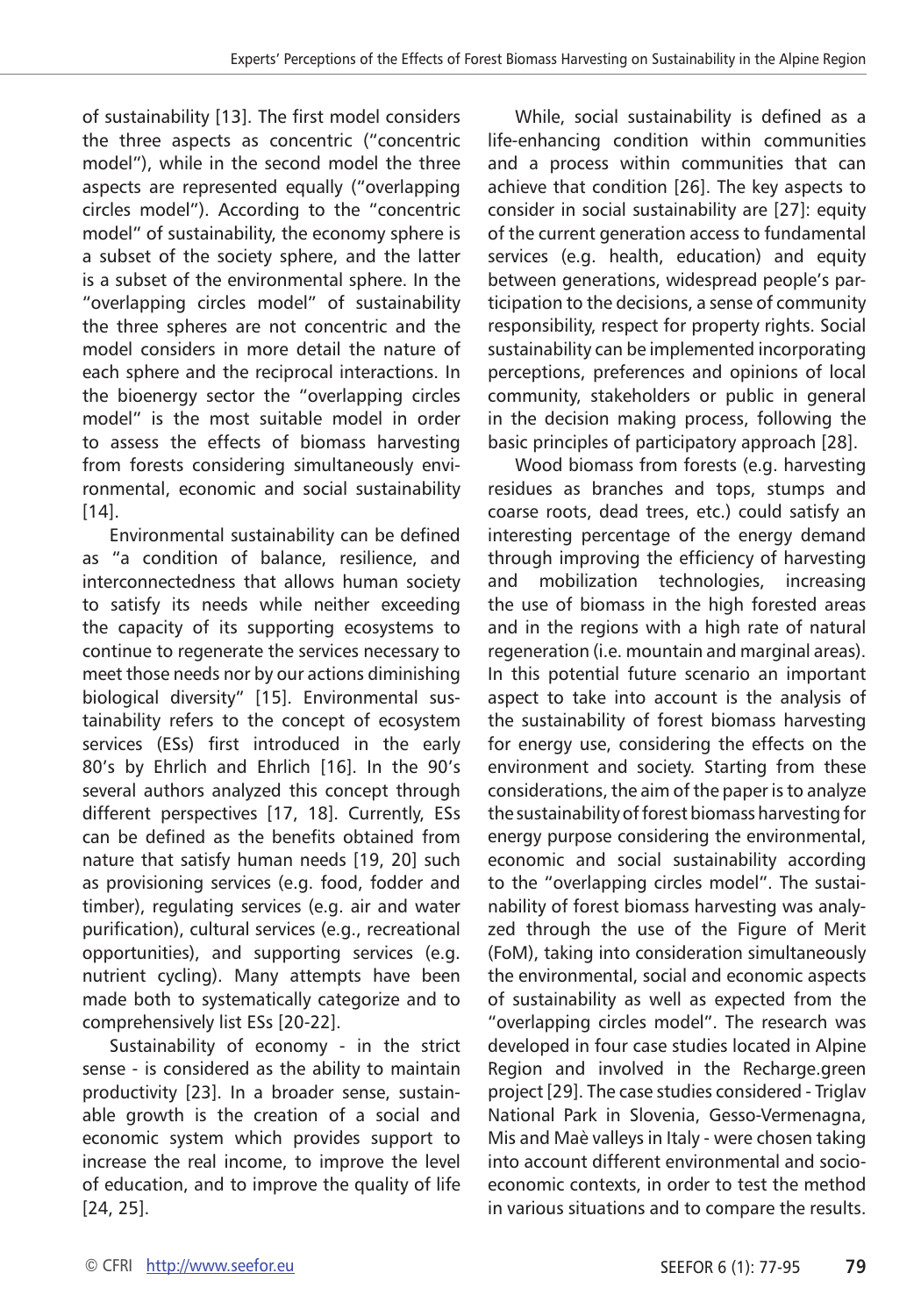#### **Materials and methods**

#### **Study Areas**

The sustainability of forest biomass harvesting was analyzed in four case studies, located in different parts of the Alps (Figure 1): Triglav National Park (Slovenia), Mis valley and Maè valley (Belluno Province, Italy) and valley (Cuneo Province, Italy). These four case studies were chosen in order to represent various Alpine conditions. The key variables used to select the study areas were: (1) forest cover, (2) percentage of land under protected-area status (from 100% of Triglav National Park to 45 % of Maè valley); (3) tourist importance in terms of average annual number of visitors; (4) importance of primary sector for local economy (e.g. timber and hay production). Among the available data across the four study areas, these variables were chosen as proxies for many ecosystem services (in particular for provisioning, cultural and regulating services) [30].

The first study area is the Triglav National Park (TNP), located in the north-east part of Slovenia. TNP is the only national park in Slovenia and the current boundaries are established by a National Law of the 2010. TNP covers an area of almost 840 km<sup>2</sup> which is nearly four per cent of the Slovenian surface. The main land uses are:

forests (62%) and managed grasslands (10 %). The typical forest types in the park are: European beech forests (27981 ha), dwarf mountain pine forests (11350 ha), Silver fir-European beech forests (4925 ha), and Silver fir-Norway spruce forests (4191 ha). The park provides a variety of ESs. On the one hand nature conservation, environment and cultural heritage protection as well as recreation and tourism (about 580000 tourists per year) are the most important ESs in TNP; on the other hand agriculture and forestry are important for the people living in the park.

Mis Valley covers an area of 11800 ha and it is crossed by Mis Stream (22 km long). It includes two municipalities and large part of the area is covered by the Dolomiti National Park (71% of Mis valley). Forest area covers about 8347 ha and the main forest categories are hornbeam and manna ash forests (2420 ha), European beech forests (2133 ha), dwarf mountain pine forests (1442 ha) and Norway spruce forests (533 ha). Considering the area covered by forest management unit plans, the mean growing stock is nearly 214 m<sup>3</sup>⋅ha<sup>-1</sup> with a current annual increment of 3.78 m3∙ha-1∙year-1. The tourism sector is less developed and the visitors are mainly concentrated in the area of the Dolomiti National Park.

Maè Valley covers an area of 23300 ha around



**Figure 1.** Geographical location of the study areas in the Alpine Region (source: Alpine Convention, SOIA database for alpine perimeter, EU-ROGEOGRAPHICS for administrative boundaries).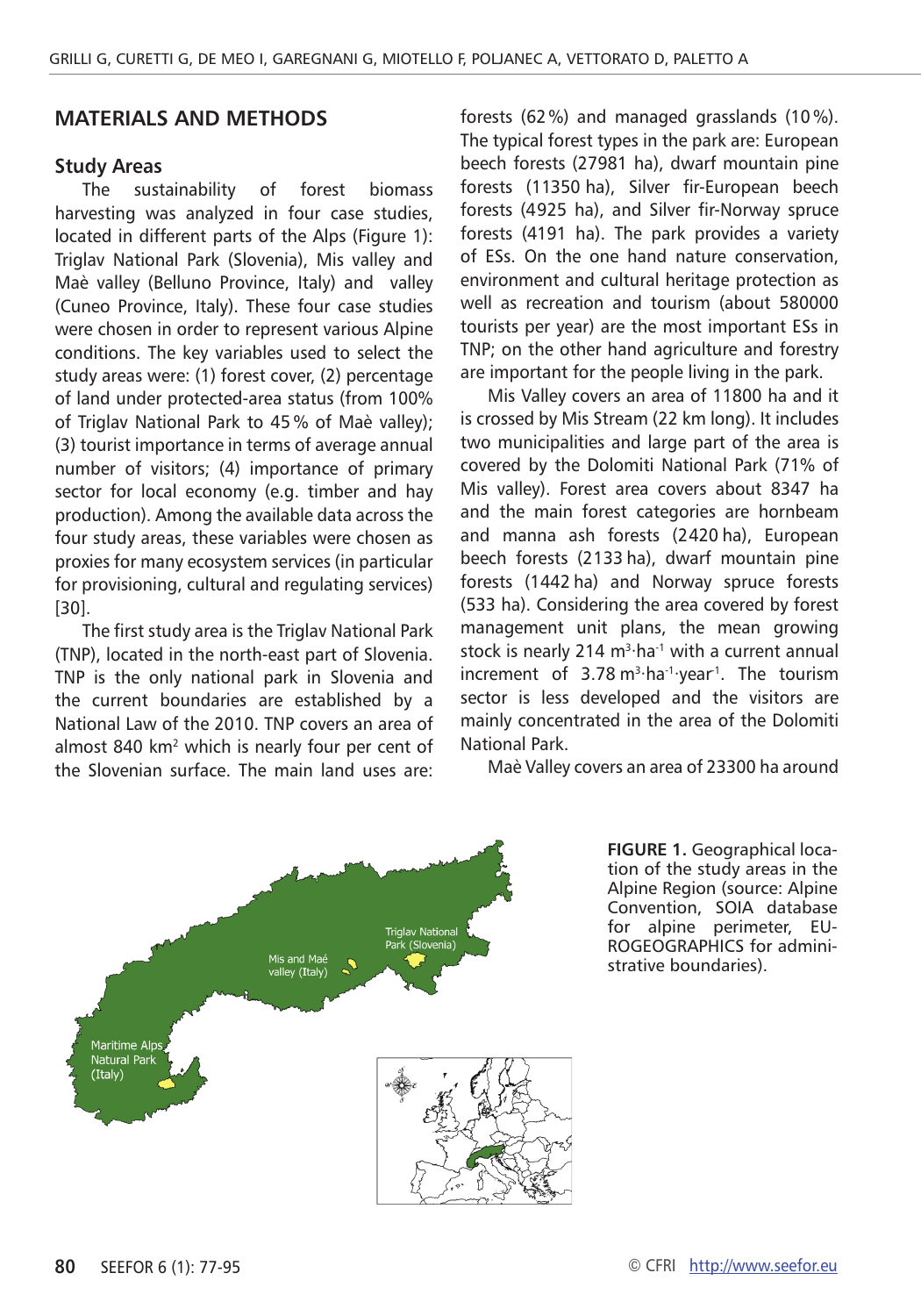the Maè Stream (33 km long), and it includes four municipalities. The area is part of Natura2000 Network, Dolomiti UNESCO site and Dolomiti National Park (45% of total land area). In the past Maè valley was characterized by traditional use of wood for rural building structures, now strongly declined. Nowadays the use of wood for heating remains high for households' traditional activity. Regarding the forest area (18928 ha), the main forest categories are European beech forests (3963 ha), dwarf mountain pine forests (2532 ha) and mixed forests of Norway spruce and European beech (2167 ha). Considering the area under forest management unit plans, the mean growing stock is nearly 208 m<sup>3</sup>⋅ha<sup>-1</sup> with a average annual increment of 3.50 m<sup>3</sup>⋅ha<sup>-1</sup>⋅year<sup>-1</sup>. In this area the tourism sector is less developed with an average number of visitors per year equal to 40 000.

Gesso-Vermenagna valley is located in the north-western part of Italy (Piedmont Region), close to the French border. The study area includes seven municipalities. The land area is approximately 51500 ha of which about 32000 ha are located in protected areas (Maritime Alps Natural Park or Nature2000 sites). The main land uses are forests (42%) and pastures (33%). The main forest types are European beech forests with 11500 ha, chestnut forests with 2700 ha, and mixed forests (maple, linden and ash) with 1850 ha. The average standing stock is 183 m<sup>3</sup>⋅ha<sup>-1</sup>, with an average annual increment of 7.73 m<sup>3</sup>⋅ha<sup>-1</sup>⋅year<sup>1</sup>. Gesso-Vermenagna valley is a mountainous area mainly based on the primary sector (about 22% of total firms), while the secondary sector (industry) is poorly developed.

The services sector is based on tourism with an average of 121000 visitors per year.

#### **Research Framework**

The sustainability of forest biomass harvesting for energy production was assessed through a set of four indicators: (1) perceived effects of forest biomass harvesting on ESs; (2) perceived effects of forest biomass harvesting on local development; (3) potential energy obtained from forest biomass; (4) costs for energy production. The first two indicators focused on the local experts' opinions concerning the effects of forest biomass harvesting on ESs and local development, while the other two indicators focused on the cost-benefit analysis (potential energy obtained and costs for wood chips). The data of the first two indicators were collected through a semistructured questionnaire, while the other two indicators were quantified using data from *ad hoc* survey and forest management plans.

The experts were identified by the researchers of the Recharge.green project and the local partners in a brainstorming session. The major selection criterion was their professional experience in one of the following sectors: forest management and planning, environment conservation, rural development and renewable energy development. Besides, the experts were chosen on the basis of their expertise and knowledge of the local context. The experts identified in each case study were mainly policy makers and technicians. At the end of this preliminary stage, a total of 32 experts - distributed as illustrated in Table 1 - were identified and directly contacted.

| Country  | Study area                                | $N^{\circ}$ experts |
|----------|-------------------------------------------|---------------------|
|          | Mis valley (Veneto Region)                | 5                   |
| Italy    | Maè valley (Veneto Region)                | 6                   |
|          | Gesso-Vermenagna valley (Piedmont Region) | 8                   |
| Slovenia | Triglav National Park (Gonška Region)     | 13                  |
| Total    |                                           | 32                  |

|  |  |  |  | TABLE 1. Number of experts interviewed subdivided per study area |
|--|--|--|--|------------------------------------------------------------------|
|--|--|--|--|------------------------------------------------------------------|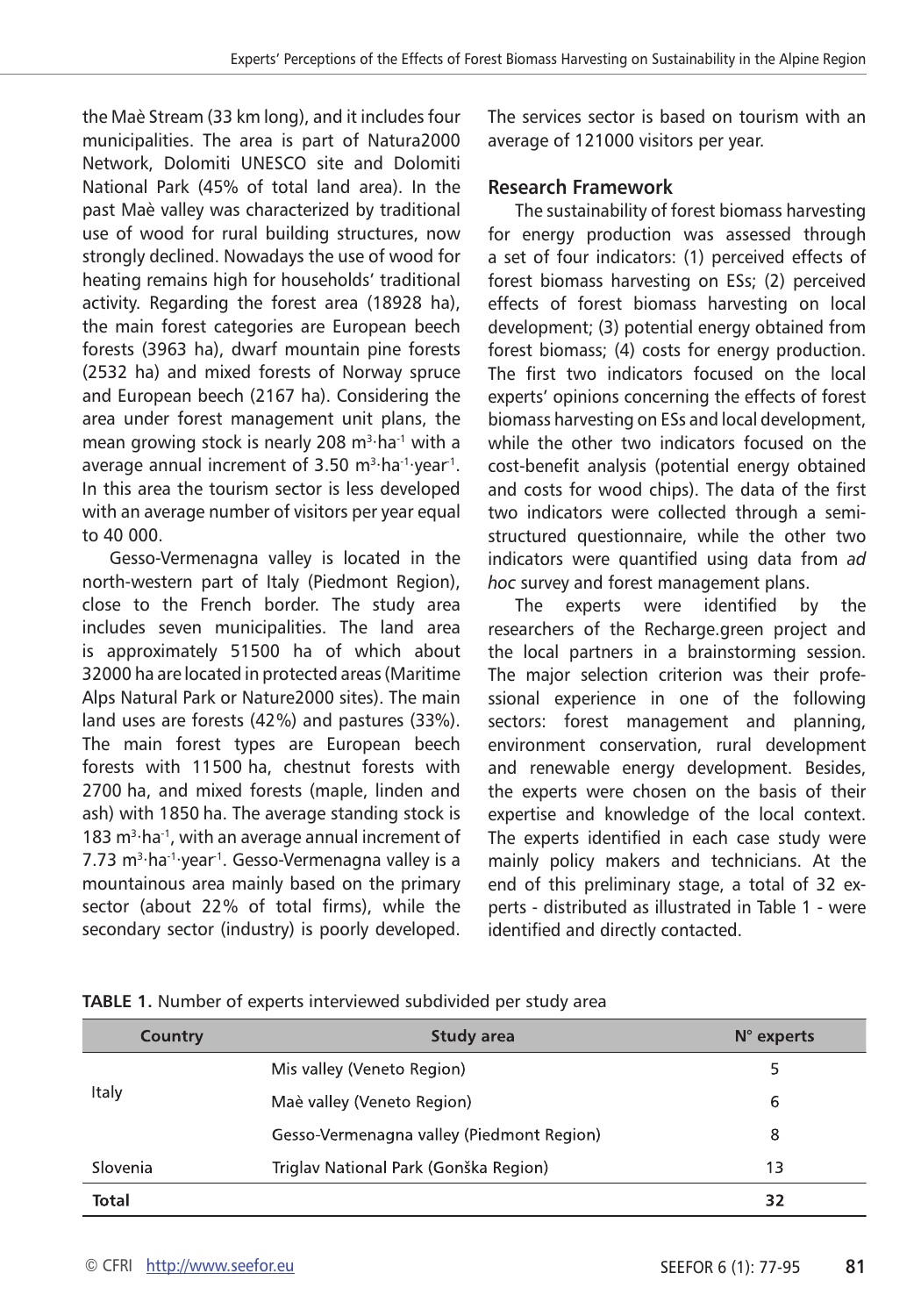The semi-structured questionnaire administered to the experts was subdivided in 6 thematic sections and composed by 20 questions (19 close-end questions and one open-end question). In the present paper the data of the two thematic sections concerning forest biomass harvesting (effects on ESs and on local development) were used to elaborate the indicators of sustainability.

The semi-structured questionnaire was administered through face-to-face interviews to the local experts identified in the period September 2013 – July 2014. For each question, besides ticking the given answer, there was discussion, in order to collect comments and explanations for responses and to discuss the various related aspects with the experts. The discussion was assumed to help to interpret the quantitative results and, furthermore, it was helpful in case experts had difficulty in understanding the meaning of some words or concepts. In the present paper qualitative information collected during the interviews were used in the discussion of the results in order to explain and understand the differences between case studies.

#### **Figure of Merit and Set of Indicators**

A useful and practical tool for a multi-criteria analysis of the sustainability of biomass harvesting for energy is represented by the figure of merit or FoM [31]. FoM tool allows the integration and the simultaneous comparison of several indicators of environmental, economic and social sustainability of bioenergy development. FoM tool is a simple and straightforward method that through a set of indicators allows to compare the performance of a device, system or method, relative to its alternatives. In literature, FoM is applied to assess the performance of different renewable energies (e.g. solar, wind, hydropower), on the basis of a set of performance indicators [32]. In this paper FoM was modified and adapted, in order to assess the performance of forest biomass harvesting for energy in different case studies considering the local characteristics. In other words, FoM tool was used in order to compare the performance of the same activity in different geographical and socio-economic contexts.

The first two indicators (perceived effects of forest biomass harvesting on ESs and on local development) were measured using data from questionnaires responses rated on a 5-point-Likert scale ranging from  $-2$  to  $+2$ . The value of the other two indicators (potential energy obtained from forest biomass; costs for energy production) can range from 0 to an undefined upper limit. In these cases the range was calculated from the interval of variation given by the difference between the best and the worst performance of each case study.

For each indicator, the range of scores was divided into 10 equal classes. In this way, for the indicators 1 and 2 each class has a width equal to 0.4. For the indicators 3 and 4, the width of the classes was calculated dividing in 10 equal parts the range obtained from minimum to maximum value of the indicator. Finally, each indicator obtains a class-relative rank according to its performance from 1 (the best score) to 10 (the worst score) [1]. In the present study the same level of importance to each indicator has been given, without attributing different weights. The formula used to calculate the FoM was:

> FoM = Relative rank  $I_1$  \* Relative rank  $I_2$  \* Relative rank  $I_3$  \* Relative rank  $I_4$

where:

 $I_1$  = perceived effects of forest biomass harvesting on ESs (range from -2 to 2);  $I_2$  = perceived effects of forest biomass harvesting on local development (range from -2 to 2);  $I_3$  = potential energy obtained from forest biomass considering tree composition of forest types (MJ∙ha-1∙year-1)  $I_4$  = unit cost for energy production

(€∙t-1 fresh chips).

The first indicator  $(I_1)$  is associated to the perceived effects of forest biomass harvesting for energy on ESs. In this study six ESs provided by Alpine forests were considered and assessed, assuming the commensurability of these ESs (Table 2). This set of ESs reflects both the particular mountain ecosystems characteristics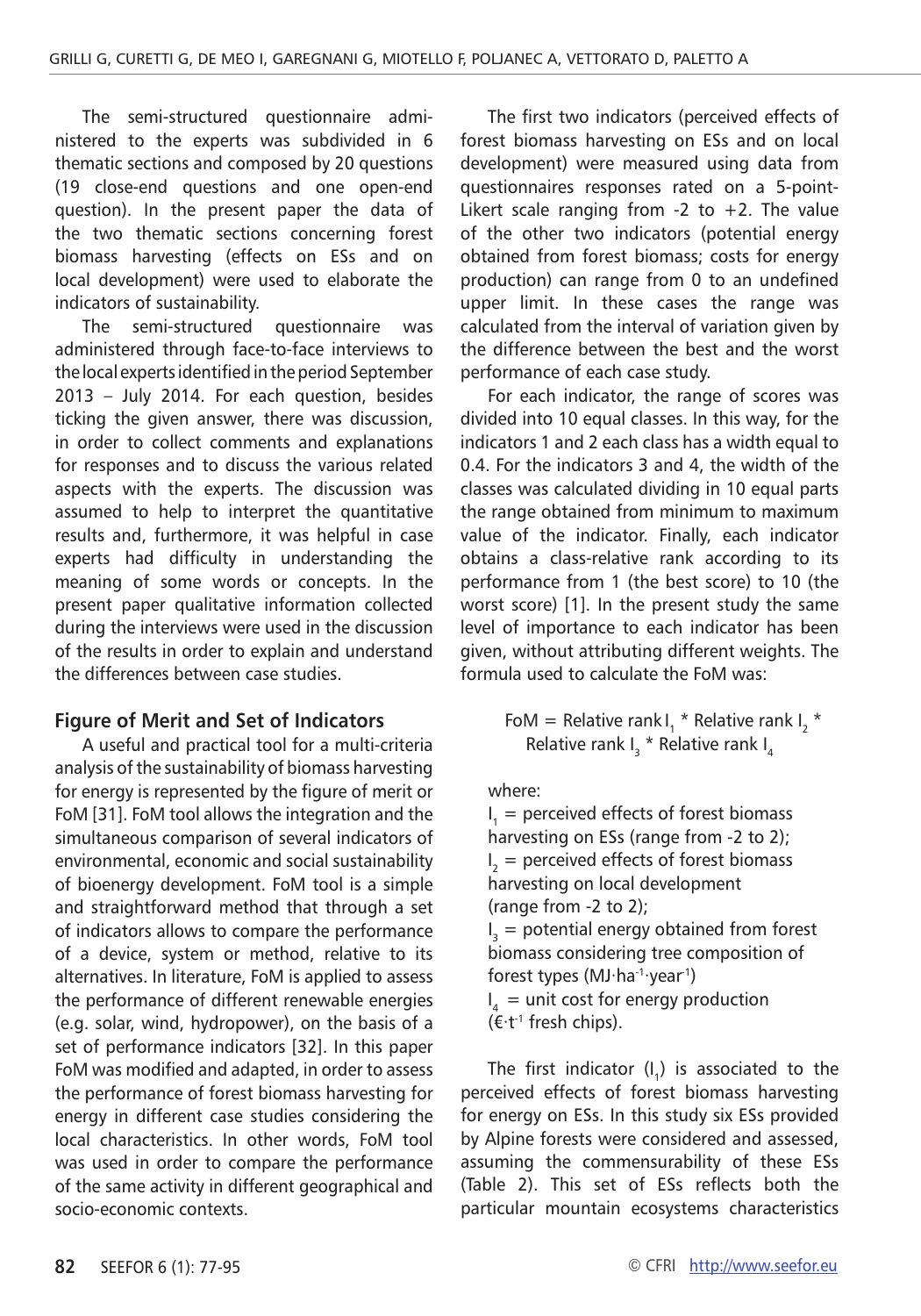and the decision making context (expanding renewable energies in general and bioenergy in particular for the local development) [33].

For each case study the experts evaluated the positive and negative effects of forest biomass harvesting using a 5-point Likert scale  $(-2)$  = quite negative effect,  $-1$  = negative effect  $0 =$  no effect,  $1 =$  positive effect,  $2 =$  quite positive effect). The experts assessed the effects .<br>with special regards to the environmental characteristics of the local context. This indicator is considered as a benefit in case of positive effects and as an environmental cost in case of negative effects.

The second indicator  $(I_2)$  used in the FoM has the purpose to evaluate - through the experts' opinions - the positive and negative perceived effects of forest biomass harvesting on local development, considering the socio-economic characteristics of the study area. The effects were assessed using three dimensions related to different features of local development: economic, social and cultural. For each effect dimension were selected appropriate subindicators. The experts assessed the effects on each sub-indicator taking into account all aspects described in Table 3 in an aggregate way.

Economic indicators track the costs and business aspects of a process. When considering sectors such as renewable energies production, these indicators must go beyond conventional financial reporting to describe the creation of wealth and its distribution and reinvestment for future growth [34]. The hypothesis is that

| <b>Ecosystem good and service</b>               | <b>Definition adopted</b>                                                                                                                                                                                                                                                                                                                                                                                                                                   |
|-------------------------------------------------|-------------------------------------------------------------------------------------------------------------------------------------------------------------------------------------------------------------------------------------------------------------------------------------------------------------------------------------------------------------------------------------------------------------------------------------------------------------|
| <b>Provisioning services</b>                    |                                                                                                                                                                                                                                                                                                                                                                                                                                                             |
| Provision of forest and agricultural production | Products obtained directly from ecosystems<br>such as agricultural products, forest products<br>and aquaculture products. If relevant, could also<br>include extractable products (e.g. mushrooms,<br>natural medicines, peat, )                                                                                                                                                                                                                            |
| Provision of fresh or potable water             | Provision of fresh or potable water including water<br>filter function of soils                                                                                                                                                                                                                                                                                                                                                                             |
| Regulating and maintenance services             |                                                                                                                                                                                                                                                                                                                                                                                                                                                             |
| Protection against natural hazards              | Mediation/Buffering of flows (mass, liquid,<br>gaseous) for avoiding extreme events (such as<br>floods, soil erosions, landslides, avalanches,<br>storms, rock falls, )                                                                                                                                                                                                                                                                                     |
| Carbon sequestration in vegetation and soil     | Amount of carbon sequestrated by the ecosystem<br>for regulating the global atmospheric composition                                                                                                                                                                                                                                                                                                                                                         |
| Ecological habitat quality                      | The overall habitat quality for wild plant and<br>animal species, necessary for the function of<br>ecosystem services mentioned above. Habitat<br>quality is (mutually) dependent on nutrient cycling,<br>seed dispersal and pollination. Also, the long term<br>ecosystem stability (=resilience) and resistance<br>against pests affecting human health and forest-<br>or agricultural production are an expression of<br>high ecological habitat quality |
| Cultural services                               |                                                                                                                                                                                                                                                                                                                                                                                                                                                             |
| <b>Recreational values</b>                      | Value for recreation (such as walking, hiking,<br>skiing, climbing, boating, leisure fishing and<br>leisure hunting), possibility for relaxation and<br>silence in general                                                                                                                                                                                                                                                                                  |

**TABLE 2.** Alpine ecosystem goods and services considered in this paper (source: [20-22])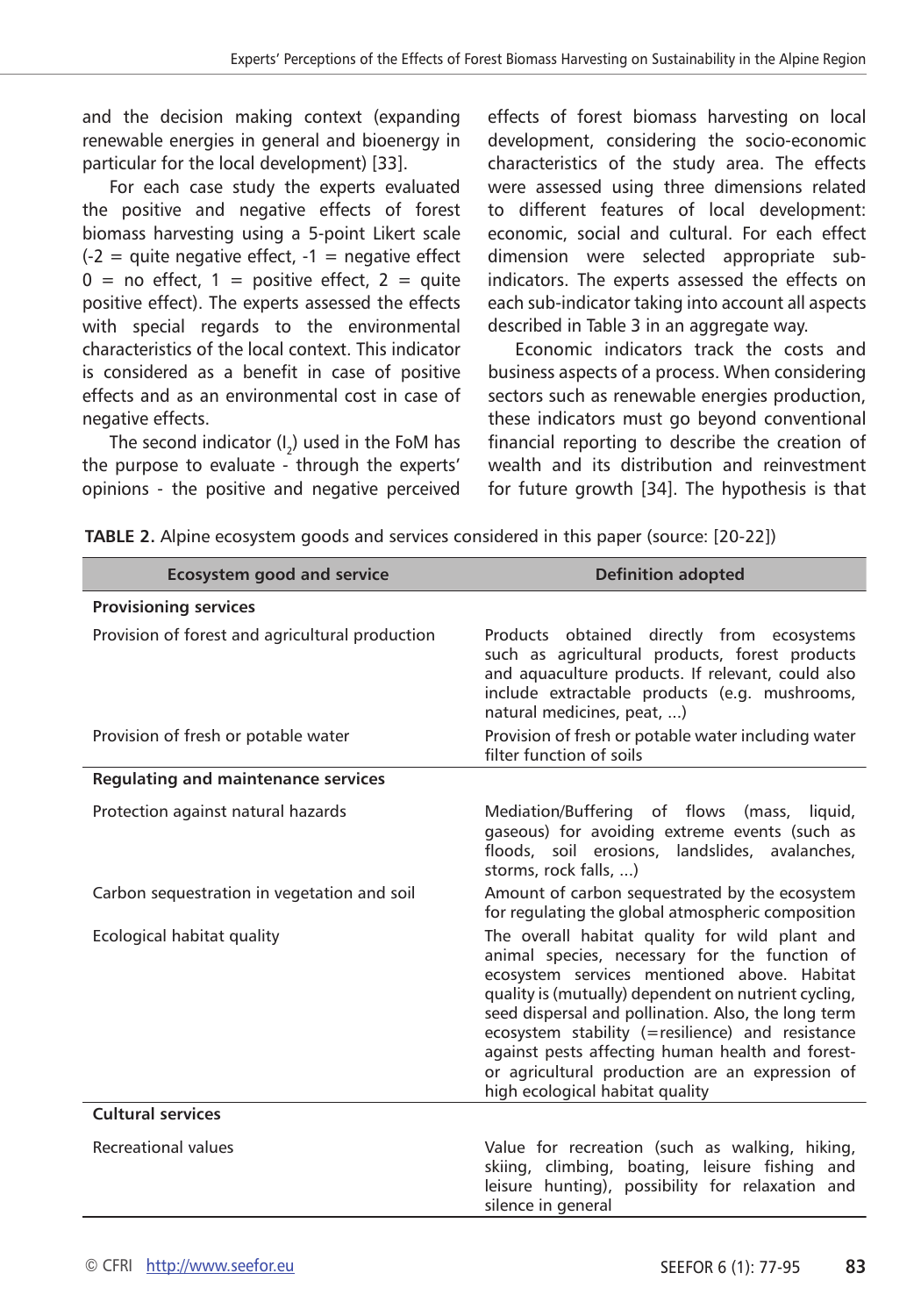| <b>Indicator</b>                       | <b>Ambit</b>                                       | <b>Description and related issues</b>                                                                                                                                                                                                                                                                                                                |
|----------------------------------------|----------------------------------------------------|------------------------------------------------------------------------------------------------------------------------------------------------------------------------------------------------------------------------------------------------------------------------------------------------------------------------------------------------------|
| <b>Economic indicators</b>             |                                                    |                                                                                                                                                                                                                                                                                                                                                      |
| Local market<br>diversification        | Local economy                                      | Allocation of resources over a large number of markets in an<br>attempt to reduce risks of concentrating resources and to<br>exploit the economies of flexibility [44].<br>Willingness to invest in renewable energies to diversify the<br>market.<br>System flexibility to react to market changes and to renewable<br>energies price fluctuations. |
| Local<br>entrepreneurship              | Local economy                                      | Propensity of the local population to initiate business<br>enterprises'.<br>Effects on business opportunities and productive diversification<br>of the area.                                                                                                                                                                                         |
| Resource efficiency                    | Local economy                                      | Use of natural resources, with the main purpose of minimising<br>their input when producing a product or delivering a service.<br>Amount of energy production with a less amount of non-<br>renewable resource input.                                                                                                                                |
| <b>Social indicators</b>               |                                                    |                                                                                                                                                                                                                                                                                                                                                      |
| Employment of<br>local workforce       | Quality of life                                    | Improving the economic development of local community.<br>The installation, operation and maintenance of renewable<br>energy technologies are generally of modest scales, so they<br>create more employment, for the local workforce.<br>Building the technical capacity of the local workforce.                                                     |
| Increasing income<br>per capita        | Quality of life                                    | Income per capita is a positive variable of social welfare, and is<br>often an effect of technical progress [41].<br>Payments to local farmers for hiring their land and<br>"compensations" to the local community made by the owner<br>of the renewable energy plant.                                                                               |
| Tourism                                | Quality of life                                    | Renewable energies development creates changes in the area<br>and effects on tourism development. Attractiveness of the area<br>for visitors is an indicator of social development.                                                                                                                                                                  |
| Social and<br>community<br>aggregation | Social stability,<br>involvement<br>and legitimacy | Effects on the capacity to improve local people participation<br>(i.e social and political empowerment, participative decision-<br>making, participatory integrated assessment)<br>Effect on social capital and on community capacity-building                                                                                                       |
| Political stability                    | Social stability,<br>involvement<br>and legitimacy | Citizens' acceptance of the system or, in other words, the<br>potential of conflicts induced by energy systems, and the<br>citizens participation in the decision making process.                                                                                                                                                                    |
| Human health                           | Health and<br>safety                               | Health hazards for the local population linked to the renewable<br>energies production (potential health impact due to severe<br>accidents; health consequences of normal operations).                                                                                                                                                               |
| <b>Cultural indicators</b>             |                                                    |                                                                                                                                                                                                                                                                                                                                                      |
| Property rights and<br>rights of use   | Local traditions<br>and values                     | Land and resource tenure, dependencies on foreign sources<br>(e.g. financial investments, knowledge), customary rights                                                                                                                                                                                                                               |

| TABLE 3. Socio-economic effects on local development considered in this paper (source: [37-47]) |  |  |
|-------------------------------------------------------------------------------------------------|--|--|
|-------------------------------------------------------------------------------------------------|--|--|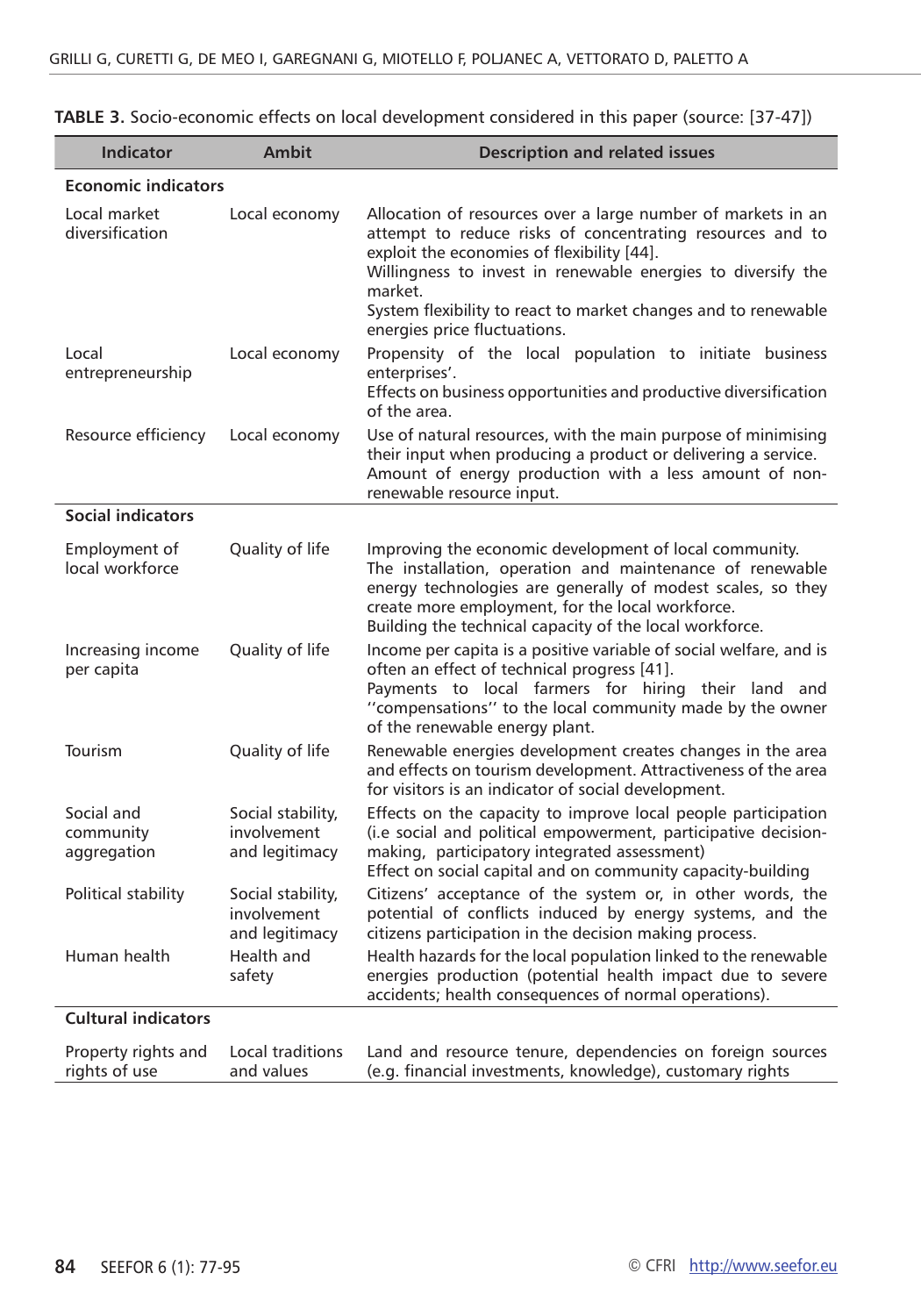encouraging the use of forest biomass for energy purposes has positive economic effects at local level. In particular, the positive effects concern the market diversification (e.g. wood chips as efficient alternative to traditional fuelwood), the creation of new job opportunities in the forest-wood-energy chain, and the impetus for innovation and local entrepreneurship.

Social indicators are employed to assess both the technological impacts, and the effects of political strategies, interventions or plans. There are various models for the measurement of social impact and the discipline of social indicator research provides a vast list of works on which to base the choice and selection of appropriate indicators [35]. In the present work, social sub-indicators were used in order to take into account three main ambits: quality of life of people, socio-political stability and health and safety. The hypothesis is that the use of forest biomass for energy can potentially have positive effects on the quality of life of local communities (increase employment opportunities and income per capita), but - on the other hand - it can also have potentially negative effects on the health and safety of forest workers.

The term cultural indicator is a term developed by Gerbner [36] and refers to the elements that reflect our culture. The local culture can influence the rational choices of the people (i.e. political decision makers, managers, members of community) but, conversely, in a long term period the economic investments and the land use changes can influence the local culture. Consequently, the cultural indicators have the purpose to quantify the potential impacts of an investment on cultural aspects in a specific territory. Considering the roots of cultural aspects in the context, it is assumed that the use of forest biomass for energy purpose has no effect in the short and medium term on cultural indicator. The potential positive effects may be found only in the long term.

For the purposes of the present study, the authors selected 10 sub-indicators (3 economic indicators, 6 social indicators and 1 cultural indicator) in order to evaluate the effects of forest biomass utilization for energy production on local development in selected study areas.

The 10 sub-indicators are described in Table 3, evidencing their economic, social and cultural impact dimension, the specific ambit of the impact, and the indicator features. The ambit of impact of forest biomass harvesting concerns: i) the impact on the local economy, ii) the impact on the quality of life, iii) the impact on the social stability, involvement and legitimacy, iv) the impact on health and safety and v) the impact on local traditions and values. The description of each indicator moves from the general definition to the specific issues related to forest biomass for energy purpose.

For each case study the local experts evaluated the effects of forest biomass harvesting on local development using a 5-point Likert scale  $(-2)$  = quite negative effect,  $-1$  = negative effect,  $0 =$  no effect,  $1 =$  positive effect,  $2 =$  quite positive effect").

The third indicator  $(I_3)$  considers the annual potential primary energy that can be obtained from forest biomass in each case study considering as key variables the annual increment (m<sup>3</sup>∙ha<sup>-1</sup>∙year<sup>1</sup>) and the tree composition per forest types. The fuel has an amount of energy - called primary energy - that is converted through combustion in final energy to be used for heating or hot water for sanitary purposes [48]. For this analysis, the calorific values of the main Alpine tree species with a moisture content of 15% (dry wood) were considered (Table 4). Calorific value indicates the amount of heat that develops from the mass (weight) in its complete combustion with oxygen in a calorimeter standardize. In the last step, the calorific value of each tree species (kcal∙kg-1) was transformed in energy content (MJ∙kg-1) using the specific wood density. The energy content allowed to calculate the potential energy that can be obtained in a hectare of forest in each case study. Energy potential is considered as a benefit which can be transformed in monetary terms using the local market price.

The last indicator  $(I_a)$  considers the costs per ton of wood chips, taking into account the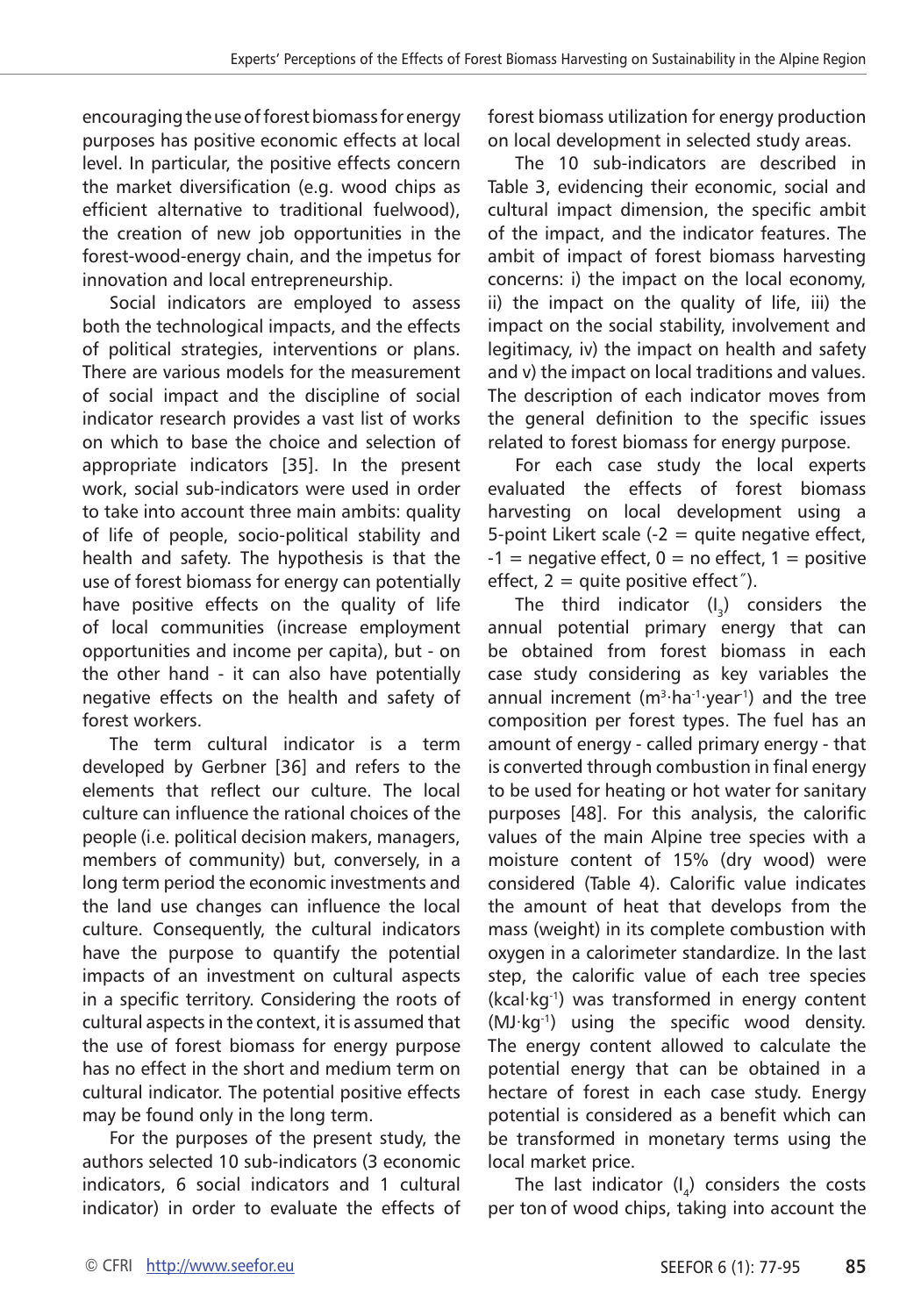| <b>Tree species</b>                | <b>Wood density</b><br>$(kq·m-3)$ | <b>Calorific value</b><br>$(kcal·kg-1)$ | <b>Energy content</b><br>$(MJ·kg-1)$ |
|------------------------------------|-----------------------------------|-----------------------------------------|--------------------------------------|
| Norway spruce (Picea abies)        | 450                               | 4857                                    | 20.33                                |
| Silver fir (Abies alba)            | 440                               | 4650                                    | 19.47                                |
| Dwarf mountain pine (Pinus mugo)   | 500                               | 4130                                    | 17.29                                |
| Chestnut (Castanea sativa)         | 580                               | 4599                                    | 19.25                                |
| European beech (Fagus sylvatica)   | 750                               | 4617                                    | 19.33                                |
| Ash (Fraxinus excelsa)             | 720                               | 5350                                    | 22.40                                |
| Maple (Acer spp.)                  | 740                               | 4607                                    | 19.29                                |
| Hop-hornbeam (Ostrya carpinifolia) | 820                               | 4640                                    | 19.42                                |
| Alder ( <i>Alnus</i> spp.)         | 540                               | 4440                                    | 18.59                                |

**TABLE 4.** Energy content of main tree species present in the case studies

<sup>1</sup> 4.186 coefficient used to obtain KJ from kcal. Source: modified by Ilarioni [49].

local productivity and costs. Four type of costs are considered in this indicator: harvesting costs, extraction costs using tractor with winch, chipping costs and transport costs (average distance around 25 km). Labour costs are included in each indicator. The main factor that influences machine cost estimation is the annual utilization rate of machinery; this factor depends mainly on technical reliability of machines, roads conditions, logistics [50]. The labour cost estimation is influenced by the local costs of life and the specific conditions of local workforce in forest sector.

#### **Results**

The sustainability of forest biomass harvesting for energy was assessed through a set of four indicators and in a synthetic way, using the figure of merit (FoM). Firstly, we show the results of each indicator and subsequently we evidence the results of FoM.

I<sub>1</sub> was calculated as the mean value of the experts' perceived effects of forest biomass harvesting on ESs (Table 5). The effects can be both negative and positive and are strongly influenced by the local context (e.g.

| <b>ESs/Case study</b>      | <b>Triglay National</b><br><b>Park</b> ( $n^1 = 13$ ) | <b>Mis valley</b><br>$(n=5)$ | Maè valley<br>$(n=6)$ | Gesso-<br>Vermenagna<br>valley $(n=8)$ |
|----------------------------|-------------------------------------------------------|------------------------------|-----------------------|----------------------------------------|
| Forest products provision  | 1.31                                                  | 1.20                         | 1.50                  | 0.29                                   |
| Water provision            | 0.00                                                  | 0.00                         | 0.17                  | 0.00                                   |
| Natural Hazards Protection | $-0.23$                                               | 0.50                         | 1.17                  | 0.14                                   |
| Carbon sequestration       | $-0.15$                                               | $-0.20$                      | 0.50                  | 0.00                                   |
| Habitat quality            | $-0.62$                                               | 1.00                         | 1.33                  | $-0.14$                                |
| Recreational value         | 0.08                                                  | 0.80                         | 1.67                  | $-0.29$                                |
| Indicator 1 (mean)         | 0.07                                                  | 0.55                         | 1.06                  | 0.00                                   |

**TABLE 5.** Mean value of perceived effects of forest biomass harvesting on ESs (I<sub>a</sub>) by case study

 $1$  n=number of experts in the study area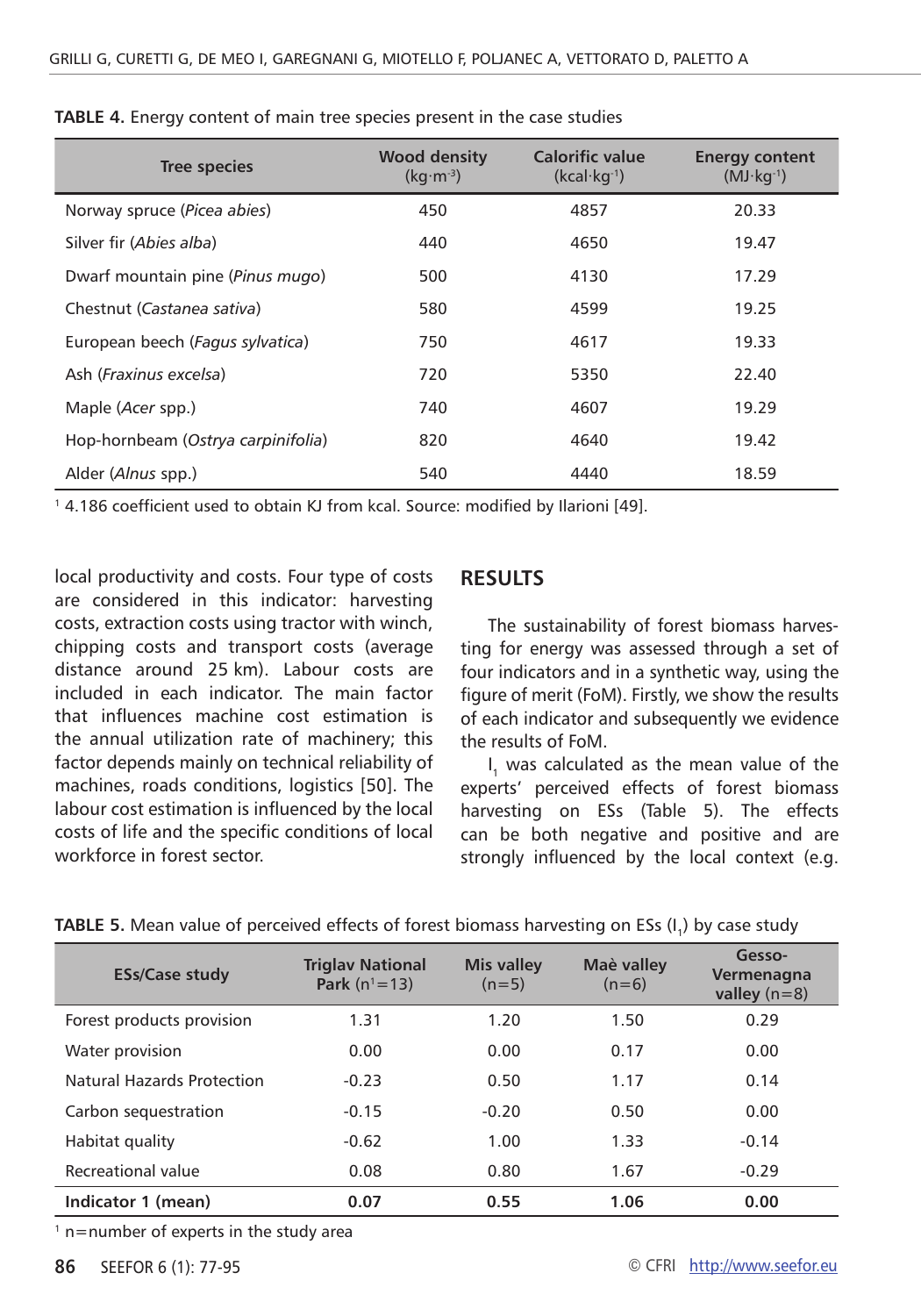presence of protected area, geomorphological and orographic conditions) and the forest management strategies adopted (e.g. silvicultural treatments). Results in Table 5 show that all experts considered positive the effect of forest biomass harvesting on forest products provision (e.g. timber and bioenergy production), with average values ranging from 0.29 in Gesso-Vermenagna valley and 1.50 in Maè valley. Most experts agreed that the removal of woody biomass has negligible effect on the provision of fresh or potable water (average values ranging from 0 to 0.17).

The effects of biomass harvesting on the protection against natural hazards were considered as positive by the experts of the three case studies located in Italy, while negative (-0.23) by the experts of Triglav National Park. According to their answers during the interviews, the Slovenian experts took in consideration the fact that harvesting logging residues increases soil compaction and erosion in fine textured and moist soils, and this aspect is particularly relevant in protected areas (e.g. biotopes).

Concerning the effects on carbon sequestration in vegetation and soil, the experts of Triglav National Park and Mis valley considered as negative the overall effect (-0.15, -0.20), while the experts of the other two case studies perceived a neutral or moderately positive effect.

The effects of forest biomass harvesting on habitat quality were perceived as positive by Mis valley (1.00) and Maè valley (1.33) experts, while by experts of the Triglav National Park and Gesso-Vermenagna valley were perceived as negative (-0.62 and -0.14).

Also the experts' opinions regarding the effects on recreational value show divergences among case studies. In this case, effects of biomass harvesting were judged negatively in Gesso-Vermenagna valley (-0.29), while were considered positive in Triglav National Park, Mis and Maè valleys (0.08, 0.80, 1.67).

The results of the second indicator  $(I_2)$ , concerning the perceived effects of biomass harvesting on local development, are shown in Table 6. Results evidence that the effects of forest biomass harvesting on local development were considered as positive in all case studies for almost all indicators. Four sub-indicators obtained scores over 1 in all case studies, which are the following: local market diversification,

|                                   | <b>Triglay</b><br><b>National Park</b><br>$(n=13)$ | <b>Mis valley</b><br>$(n=5)$ | Maè valley<br>$(n=6)$ | Gesso-<br>Vermenagna<br>valley $(n=8)$ |
|-----------------------------------|----------------------------------------------------|------------------------------|-----------------------|----------------------------------------|
| Local market diversification      | 1.31                                               | 1.40                         | 1.33                  | 1.14                                   |
| Local entrepreneurship            | 1.46                                               | 1.60                         | 1.50                  | 1.29                                   |
| Resource efficiency               | 1.15                                               | 1.40                         | 1.50                  | 1.00                                   |
| Employment of local workforce     | 1.69                                               | 1.60                         | 1.67                  | 1.25                                   |
| Increasing income per capita      | 1.31                                               | 1.20                         | 1.00                  | 1.14                                   |
| Tourism                           | 0.23                                               | 1.40                         | 1.67                  | $-0.29$                                |
| Social and community aggregation  | 0.85                                               | 1.00                         | 1.33                  | 0.71                                   |
| Political stability               | 0.23                                               | 1.00                         | 1.17                  | 0.43                                   |
| Human health                      | 0.00                                               | 1.00                         | 1.00                  | $-0.29$                                |
| Property rights and rights of use | 0.85                                               | 0.60                         | 1.33                  | 0.50                                   |
| Indicator 2 (mean)                | 0.91                                               | 1.22                         | 1.35                  | 0.69                                   |

**TABLE 6.** Mean value of perceived effects on local development (I<sub>2</sub>) by case study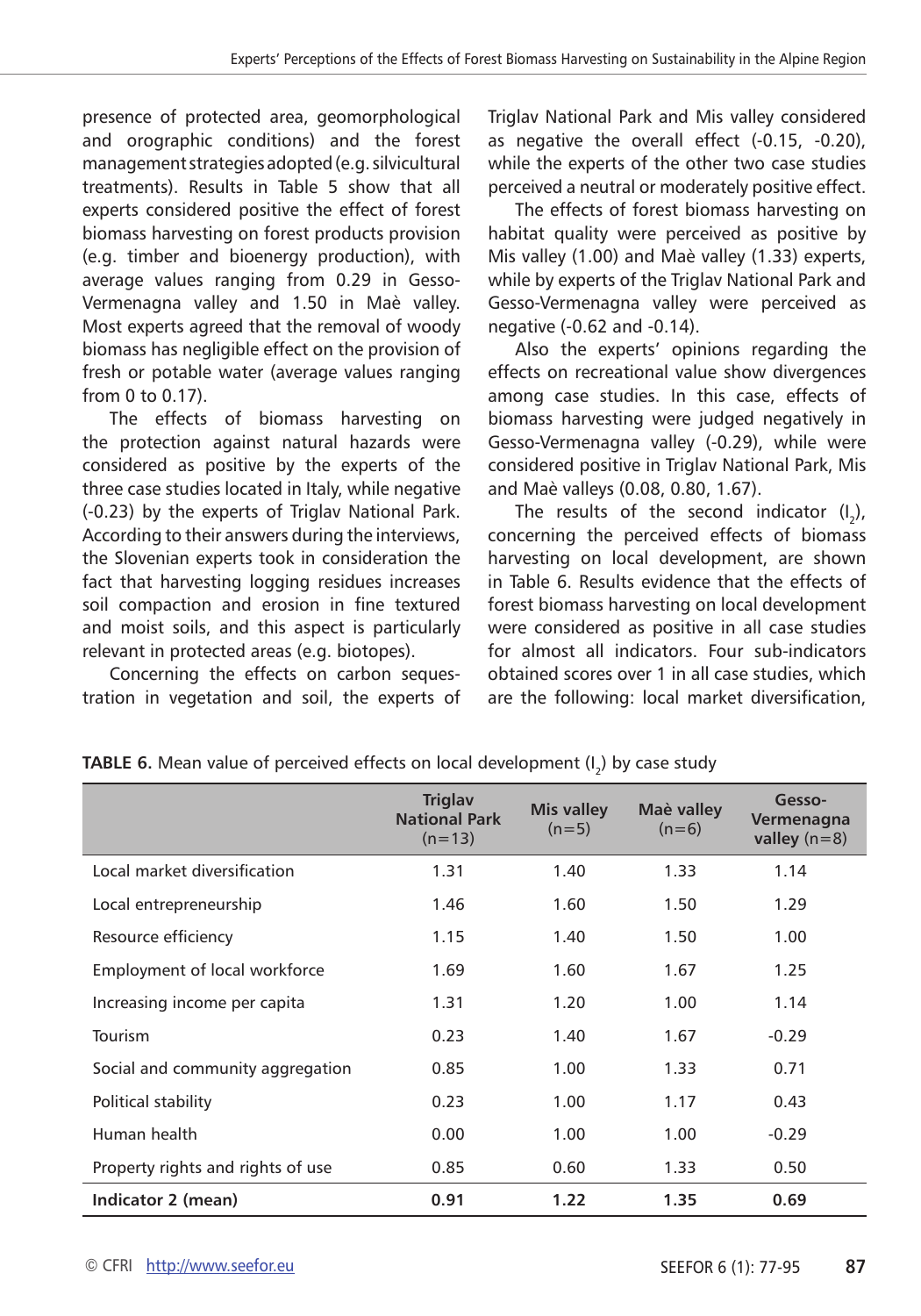local entrepreneurship, resource efficiency, employment of local workforce, and increasing income per capita. These results evidence that all the experts considered the use of forest biomass for energy as an important resource for local economic development, while the social and cultural effects are more controversial. Concerning social indicators, two indicators of quality of life obtained a score over 1, while the effects of biomass harvesting on the third one (tourism) were considered negative by the experts of Gesso-Vermenagna valley (-0.29).

The indicators of social stability (social and community aggregation, political stability) obtained positive values in all case studies, while the experts of the Gesso-Vermenagna valley considered the activity of biomass harvesting as potentially negative on human health (-0.29). The effect of biomass harvesting on the property rights and rights of use was considered positive in all case studies.

The results of the third indicator  $(I_3)$  show the potential energy obtained from forest biomass and are presented in Table 7. The differences in the potential energy from case studies are due to the annual increment and to the characteristics of tree species (wood density and energy content). Gesso-Vermenagna valley present the highest values of annual increment and many species with a high calorific value and wood density (e.g. European beech) form a significant part of the growing stock. On the other side, the low values of annual potential energy in Maè valley are mainly due to the high percentage of softwood species (Norway spruce and dwarf mountain pine).

Finally, the results of the fourth indicator  $(I_4)$ are reported in Figure 2. The costs collected in the case studies are higher than the data from literature: according to Asikainen *et al.* [51] in Eastern Europe the harvesting, extraction,

chipping and transport costs of logging residues vary between 20-25 €∙m-3, while in Western Europe these costs vary between 30-35 €∙m-3. These differences are due to the higher labour and fuel costs in Western European countries. In Veneto region (Mis and Maè valleys) the total costs (harvesting, extraction, chipping and transport costs) has been estimated at around 53 €∙t-1 fresh wood chips and this value is comparable with the value reported in local literature 65 €∙t-1 fresh wood chips [52]. The Triglav National Park case study shows costs slightly higher for harvesting (17 €⋅t<sup>-1</sup> fresh chips), while the Gesso-Vermenagna valley is in agreement with Mis and Mae Valley data (for harvesting 15 €∙t-1 fresh chips and for extraction 26 €∙t-1 fresh chips in Gesso-Vermenagna valley).

Finally, FoM was implemented with the support of the four above mentioned indicators (Table 8). From the theoretical point of view, in the present study FoM can vary from a minimum of 1 to a maximum of 10000. The results show that the lowest FoM is found for the case studies of Maè valley (FoM  $= 60$ ) and Gesso-Vermenagna valley (FoM  $= 60$ ), while the highest FoM is found for Triglav National Park (FoM = 1200). The greater sustainability of case studies located in Veneto Region is mainly influenced by results of the questionnaire, in particular by the fact that experts considered the forest biomass as an important resource for local development with few negative effects due to harvesting. In Triglav National Park the conservation objectives prevail. In the managed forests ( $2^{nd}$  and  $3^{rd}$  protection zone) the forest management is more oriented to timber production than to wood for energy production. Forest biomass for energy production is a local product mainly used for home heating and deriving from private owned forests which prevail in the park.

| <b>TABLE 7.</b> Annual potential energy $(I_3)$ by case study |  |  |  |
|---------------------------------------------------------------|--|--|--|
|---------------------------------------------------------------|--|--|--|

|                                                                | <b>Triglay</b><br><b>National Park</b> | <b>Mis</b><br>valley | Maè valley | Gesso-Vermenagna<br>valley |
|----------------------------------------------------------------|----------------------------------------|----------------------|------------|----------------------------|
| Potential energy (MJ $\cdot$ ha $\cdot$ $\cdot$ year $\cdot$ ) | 55090                                  | 56700                | 39440      | 98680                      |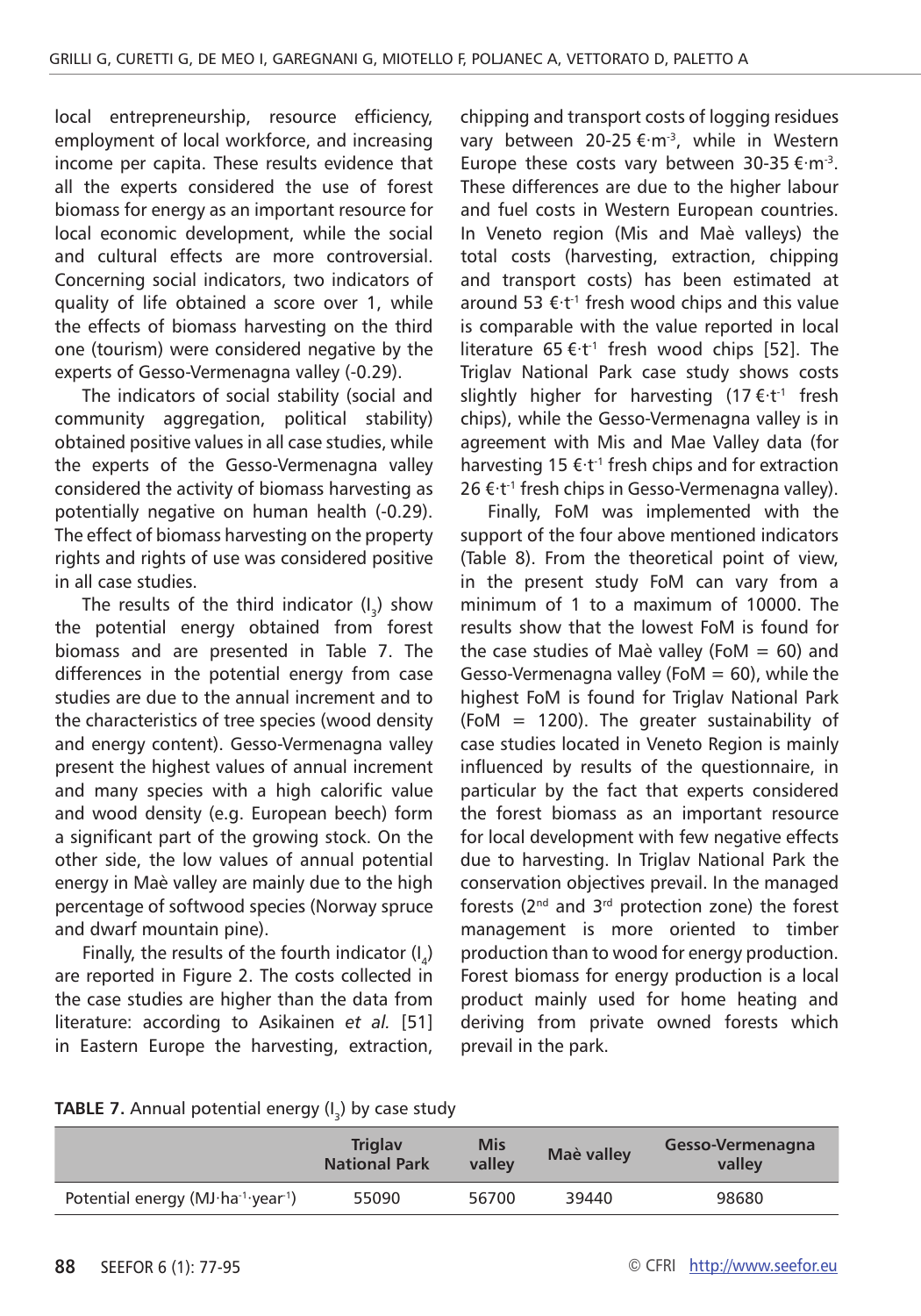

FIGURE 2. Average costs for wood chips production included the labour costs by case study (source: [52-55])

|                                          |      | <b>Relative</b><br><b>Rank L</b> |      | <b>Relative</b><br>Rank I. |       | <b>Relative</b><br>Rank I. |      | <b>Relative</b><br>Rank I | <b>FoM</b> |
|------------------------------------------|------|----------------------------------|------|----------------------------|-------|----------------------------|------|---------------------------|------------|
| <b>Triglay National</b><br>Park $(n=13)$ | 0.07 | 5                                | 0.91 | 3                          | 55090 | 8                          | 57.5 | 10                        | 1200       |
| Mis valley ( $n=5$ )                     | 0.55 | 4                                | 1.22 |                            | 56700 | 8                          | 53   |                           | 64         |
| Maè valley ( $n=6$ )                     | 1.06 | 3                                | 1.35 |                            | 39440 | 10                         | 53   |                           | 60         |
| Gesso-Vermenagna<br>valley $(n=8)$       | 0.00 | 5.                               | 0.69 | 4                          | 98680 |                            | 54   |                           | 60         |

#### **discussion**

The results of the present research show that there are divergences between experts' opinions in the various study areas. These divergences are due to the different local economic, social and cultural contexts: perceptions and opinions regarding sustainability of forest biomass harvesting are deeply related to local conditions. In particular, concerning the perceived effects of biomass harvesting on forest products provision, probably the experts' evaluations take into consideration only the short-term effects of forest biomass harvesting. Conversely, the international

literature shows that the long-term effects of forest biomass harvesting are influenced by complex relationships between harvesting and site nutrients which include the magnitude of nutrient removal and the rate of nutrient cycling [56]. In particular, removal of site organic matter and its associated nutrients may also reduce the concentrations of base cations in soils and foliage and adversely affect future productivity, if site nutrient status is not managed [57].

Concerning the effects on the habitat quality, the differences among case studies seem to be due to the perspective of analysis assumed by single experts. Most of the Italian experts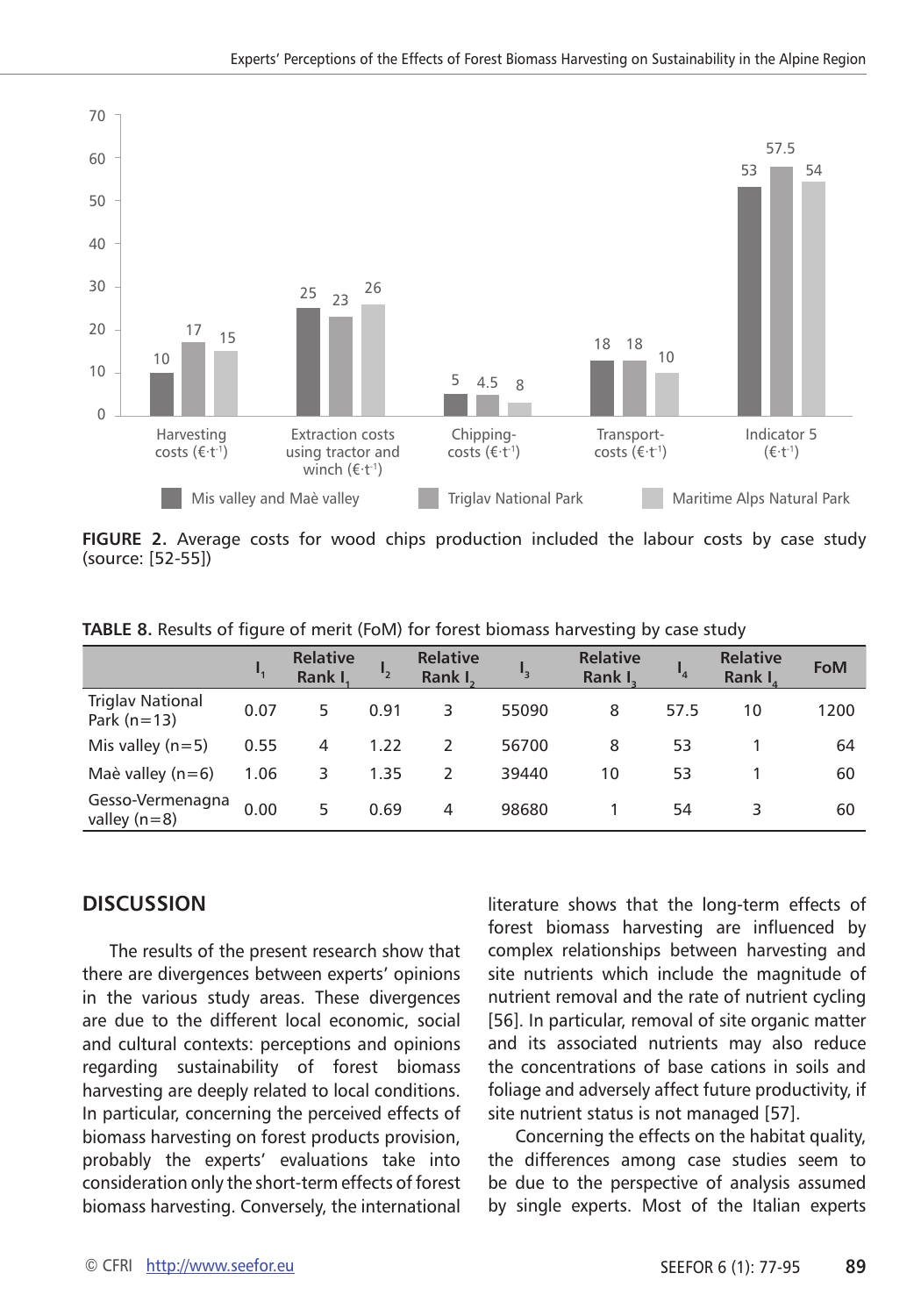declared that in their opinion removing the wood residues from forests decreases the risks of insect pollution, pests and fires, and increases the presence of different habitats. On the other side, the experts of Triglav National Park highlighted the negative effects of this activity on saproxylic insects and other deadwooddependent organisms. Negative opinions of Triglav National Park experts may also be related to the fact that conservation objectives prevail within the park area; outside the Triglav National Park boundaries the opinions of experts could be different. In fact, Nijnik *et al.* [58] assert that the removal of residues and deadwood changes pest population and composition and affect their predator, while other authors evidence that the normal utilization of wood residues after forest operations has a negative impact on wildlife and biodiversity [14, 59]. This negative effect is due to the importance of deadwood components (standing snags, stumps, fallen logs, broken off tops and limbs, twigs) in order to supply food and cover resources for many wildlife species [60, 61]. In addition, Nijnik *et al.* [58] identified three types of negative effects of residue and deadwood extraction (logging residues attract species laying eggs in the piles, soil disturbance affects mosses and species reproducing in the vegetation, and deadwood extraction leads to habitat fragmentation for dependent species), and only one positive impact (removing stumps leads to an increase of sapling of deciduous species).

In addition, most of experts of Veneto Region (Mis and Maè valleys) affirmed that the long practice of close-to-nature forest management can always guarantee the preservation of forest habitat and - at the same time - the wood cutting can help the establishment of the right balance between open areas and the forest itself. This is important not only for recreational values but also for the preservation of habitat mosaic and for the major ecological variability. In general, we cannot always affirm that the harvesting operations, both of standing trees and other biomass, tend to reduce the structural complexity of a forest stand, but surely influence various physical features of the forest landscape and

consequently the recreational value. Moreover, forest biomass harvesting can have positive effects on biodiversity, but harvesting effects and deadwood removal can also produce negative effects on habitat. Management strategies and policy measures must take into consideration experts' opinions and evaluations, weighting and combining them in efficient ways.

Regarding the local development, the results highlight that economic, social and environmental dimensions derived from experts' evaluations must be combined from separate aspects to a unified and multifaceted issue. For example, on one side forest biomass harvesting is considered as a source for local development, and a crucial matter for local community aggregation; on the other side, experts focused their attention also on the possible impacts of biomass power plants, especially for what concerns atmospheric emissions.

In the case studies of Veneto Region, the high scores that experts assigned to the effects of biomass harvesting on employment, local entrepreneurship and community aggregation are related to the past tradition of wood cutting and working. In fact most of the experts perceived biomass harvesting as a practice that could implement again forest related activities, and this role is central as a source of job opportunities to develop the area and maintain people in their territory. Only two sub-indicators show divergences between case studies: human health and tourism. Most of Triglav National Park's experts during the interviews declared that in their opinion bioenergy development is not a tool to increase people participation in decision making process and tourism flows. Besides, around half of the Slovenian experts considered as neutral the effects on human health, while the Italian experts emphasized the positive effects of wood residues removal regards to the insects dangerous for human safety (e.g. *Thaumetopoea pityocampa* L. and *Thaumetopoea processionea*  L.).

The two indicators related to the annual potential energy and costs are deeply related to local species characteristics  $(I_2)$  and to the specific conditions of work in the forest sector  $(I_n)$ . These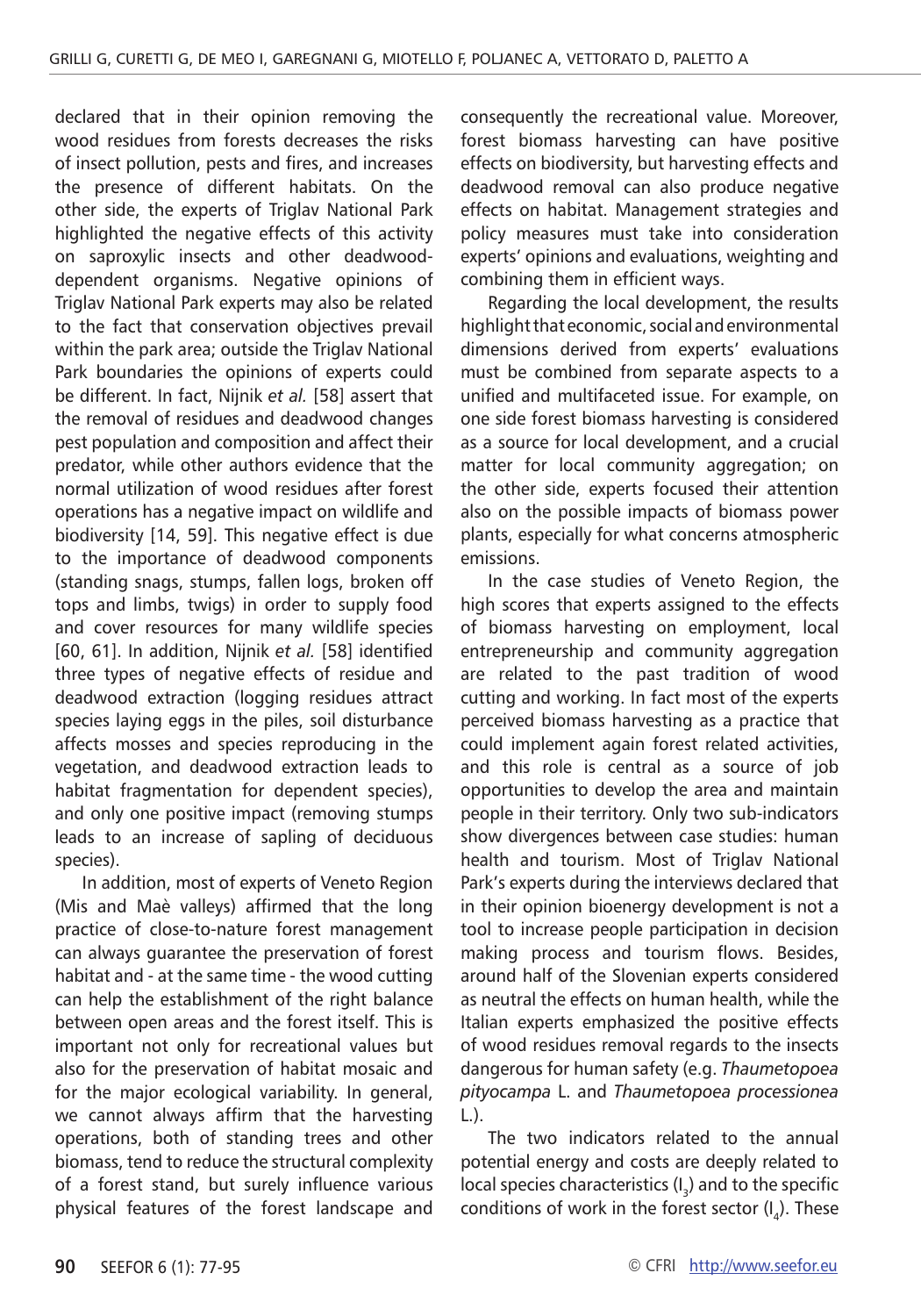indicators can be useful for decision makers in order to carry out a cost-benefit analysis of forest biomass for energy use. We can assert that the most important indicators of FoM are the effects of forest biomass harvesting on ESs and local development  $(I_1 \text{ and } I_2)$  because they include all the most important environmental, economic and social aspects. In order to take in consideration the different relevance of indicators, in future applications of FoM to assess the sustainability of bioenergy the four indicators could be weighed differently giving more weight to the effects on ESs and local development.

## **Conclusions**

In conclusion, the results of our research show that, according to experts' opinions, forest biomass harvesting for energy has positive effects on most of the ESs. In the specific, environmental sustainability is important in order to maintain a certain standing stock in forest, a long term site productivity and a good level of biodiversity [62]. Economic sustainability is the engine for new business investments, the innovative technologies development and the local economic growth. In particular, the results of this study confirm that the forest biomass use for energy purpose could have positive effects on the creation of new job opportunities and on the diffusion of innovation. Social sustainability is fundamental for ensuring successful formulation and implementation of energy policy, in order to reduce conflicts and improving cooperation among the different groups of interest [63]. Besides, social sustainability is crucial in order to reduce the divergences between local community and decision makers, to increase the inclusiveness of participatory decision making process, and to decrease the conflicts between land users [64]. The results confirm that the forest biomass harvesting for energy could potentially have positive effects on the quality of life of local communities and social cohesion.

The proposed method based on FoM allows comparing and evaluating synthetically the

single case studies in order to highlight any critical points or inefficiencies. The advantages of the method are the simplicity of implementation and the possibility of taking into account simultaneously qualitative variables (e.g. experts' perceptions) and quantitative variables (e.g. costs). The combined analysis of social, economic and environmental sustainability can give clear guidance to decision makers to improve the efficiency of the use of forest biomass for energy, reducing the effects on the environment in general and the ESs in particular.

The main limit of the method is the inability to consider all relevant aspects from the political and technical point of view.

The future steps of the analysis will focus on an integration of the indicators to be used in the FoM in order to consider all aspects of forest biomass harvesting for energy. Besides, the method will be extended to a comparison of the different renewable energies in the case studies considered in the Recharge.green project.

## **Acknowledgements**

This study was conducted in the frame of the Recharge.Green project "Balancing Alpine Energy and Nature" (http://www.recharge-green. eu), which is carried out within the Alpine Space Programme, and is co-financed by the European Regional Development Fund. The Recharge.Green project is focused on the analysis of how to reconcile biodiversity conservation of ecosystems and renewable energy production. The authors would like to thanks Simone Bertin, Stefano Sisto, Erica Zangrando (Veneto Region, Department of Economy and Development in Mountain Areas), Tomaž Kralj and Renata Rozman (Triglav National Park), Tina Simončič and Špela Ščap (Biotechnical Faculty of the University of Ljubljana), Luca Giraudo (Maritime Alps Natural Park), Geitner Clemens and Hastik Richard (Department of Geography, University of Innsbruck) and all the experts who answered to the questionnaire. We are also grateful to two anonymous referees whose comments considerably helped to improve the article.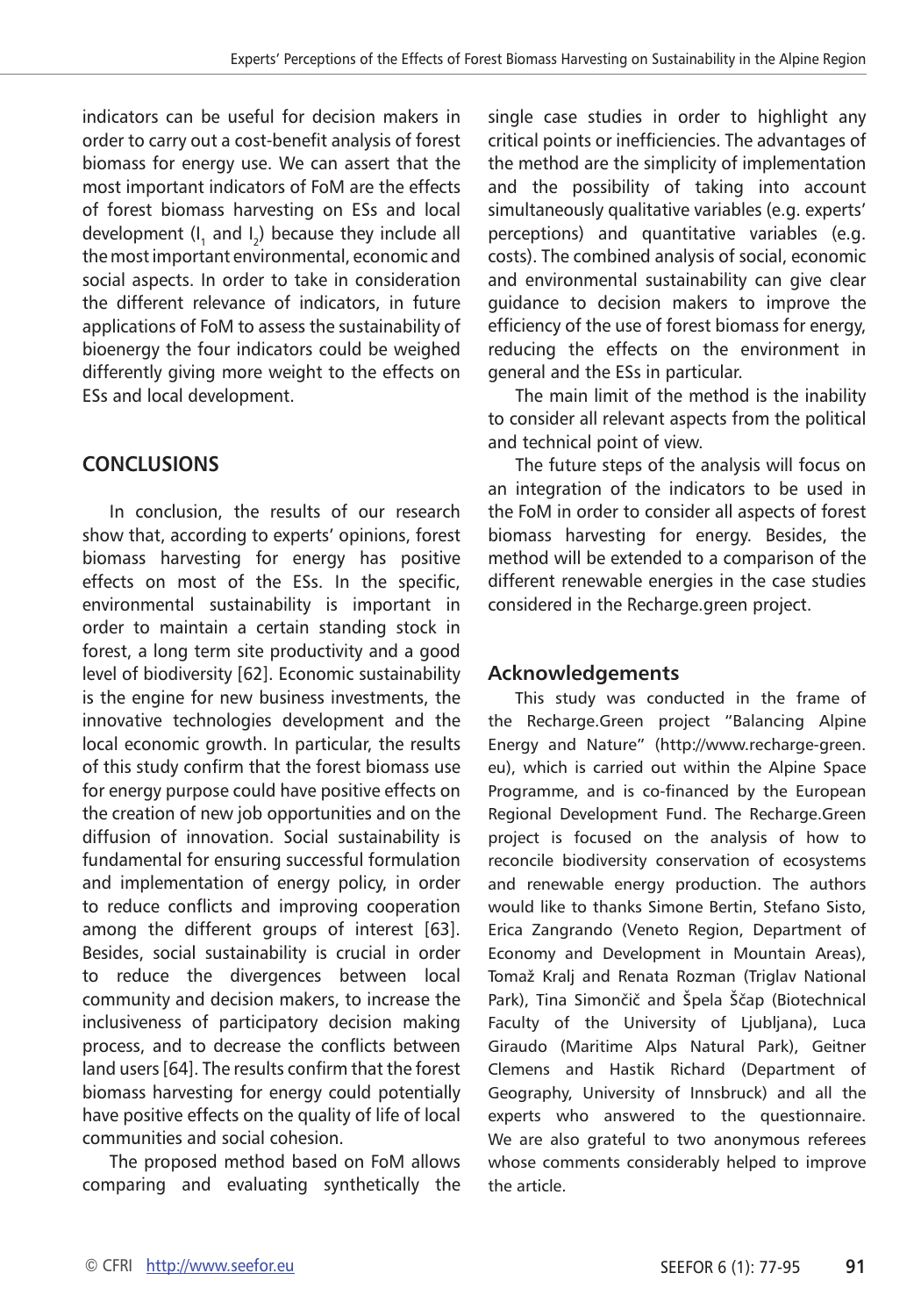#### **RefereNces**

- 1. Varun, Prakash R, Bhat IK 2009 Energy, economics and environmental impacts of renewable energy systems. *Renew Sust Energ Rev* 13 (9): 2716-2721. DOI: [http://dx.doi.](http://dx.doi.org/10.1016/j.rser.2009.05.007) [org/10.1016/j.rser.2009.05.007](http://dx.doi.org/10.1016/j.rser.2009.05.007)
- 2. Akella AK, Saini RP, Sharma MP 2009 Social, economical and environmental impacts of renewable energy systems. *Renew Energ* 34 (2): 390-396. DOI: [http://dx.doi.org/10.1016/j.](http://dx.doi.org/10.1016/j.renene.2008.05.002) [renene.2008.05.002](http://dx.doi.org/10.1016/j.renene.2008.05.002)
- 3. YLITALO E, MUSTONEN M 2014 Consumption of renewable energy and wood fuels in the European Union. *In*: Pelkonon P, Mustonen M, Asikainen A, Egnell G, Kant P, Ledue S, Pettenella D (*eds*) Forest Bioneergy for Europe, What Science Can Tell Us 4, European Forest Institute, Joensuu, Finland, pp 17-22
- 4. EC 2006 Communication from the Commission to the Council and the European Parliament on an EU Forest Action Plan. COM(2006) 302 Final. Commission of the European Communities, Brussels, Belgium, 13 p. URL: [http://ec.europa.](http://ec.europa.eu/agriculture/fore/action_plan/com_en.pdf) [eu/agriculture/fore/action\\_plan/com\\_en.pdf](http://ec.europa.eu/agriculture/fore/action_plan/com_en.pdf) (3 September 2014).
- 5. VERKERK PJ, ANTTILA P, EGGERS J, LINDNER M, ASIKAINEN A 2011 The realisable potential supply of woody biomass from forests in the European Union. *Forest Ecol Manag* 261 (11): 2007-2015. DOI: [http://dx.doi.org/10.1016/j.](http://dx.doi.org/10.1016/j.foreco.2011.02.027) [foreco.2011.02.027](http://dx.doi.org/10.1016/j.foreco.2011.02.027)
- 6. MASIERO M, MUYS B, SOLBERG B 2014 Forestrelated policies affecting bioenergy markets in Europe. *In*: Pelkonen P, Mustonen M, Asikainen A, Egnell G, Kant P, Ledue S, Pettenella D (*eds*) Forest Bioenergy for Europe, What Science Can Tell Us 4, European Forest Institute, Joensuu, Finland, pp 23-28
- 7. FAO 2010 Global Forest Resources Assessment 2010. Main Report. FAO Forestry Paper 163. Food and Agriculture Organization of the United Nations, Rome, Italy. URL: [http://www.fao.org/](http://www.fao.org/docrep/013/i1757e/i1757e.pdf) [docrep/013/i1757e/i1757e.pdf](http://www.fao.org/docrep/013/i1757e/i1757e.pdf) (1 September 2014)
- 8. Mantau U, Saal U, Prins K, Steierer F, Lindner M, Verkerk H, Eggers J, Leek N, Oldenburg J, Asikainen A, Anttila P 2010 EUwood – Real potential for changes in growth and use of EU forests. Final report. Hamburg, Germany, 160 p
- 9. Beurskens LWM, Hekkenberg M, Vethman P 2011 Renewable energy projections as published in the national renewable energy action plans of the European Member states. ECN and EEA, Brussels, Belgium, 244 p. URL: [http://www.](http://www.ecn.nl/docs/library/report/2010/e10069.pdf) [ecn.nl/docs/library/report/2010/e10069.pdf](http://www.ecn.nl/docs/library/report/2010/e10069.pdf) (3 September 2014)
- 10. Dees M, Yousef A, Ermert J 2011 Analysis of the quantitative tables of the national renewable energy action plans prepared by the 27 European Union Member States in 2010. BEE working paper D7.2. Biomass Energy Europe project. FELIS - Department of Remote Sensing and landscape information systems, University of Freiburg, Freiburg, Germany.
- 11. NABUURS G, PUSSINEN A, VAN BRUSSELEN J, SCHELHAAS M 2007 Future harvesting pressure on European forests. *Eur J Forest Res* 126 (3): 391- 400. DOI: [http://dx.doi.org/10.1007/s10342-006-](http://dx.doi.org/10.1007/s10342-006-0158-y) [0158-y](http://dx.doi.org/10.1007/s10342-006-0158-y)
- 12. WORLD COMMISSION ON ENVIRONMENT AND DEVELOPMENT 1987 Our Common Future. Oxford University Press, Oxford, UK, 400 p
- 13. HUTCHINS MJ, SUTHERLAND JW 2008 An Exploration of Measures of Social Sustainability and Their Application to Supply Chain Decisions. *J Clean Prod* 16 (15): 1688-1698. DOI: [http://dx.doi.](http://dx.doi.org/10.1016/j.jclepro.2008.06.001) [org/10.1016/j.jclepro.2008.06.001](http://dx.doi.org/10.1016/j.jclepro.2008.06.001)
- 14. IEA 2002 Sustainable production of woody biomass for energy. A position paper prepared by IEA Bioenergy. IAE Bioenergy, Rotorua, New Zeland, 12 p
- 15. MORELLI J 2011 Environmental Sustainability: A Definition for Environmental Professionals. *J Environ Sust* 1 (1): 19-27. DOI: [http://dx.doi.](http://dx.doi.org/10.14448/jes.01.0002) [org/10.14448/jes.01.0002](http://dx.doi.org/10.14448/jes.01.0002)
- 16. Ehrlich PR, Ehrlich AH 1981 Extinction: the causes and consequences of the disappearance of species. Random House, New York, NY, USA, 305 p
- 17. Mooney H, Ehrlich P 1997 Ecosystem services: a fragmentary history. *In*: Daily GC (*ed*), Nature's Services. Island Press, Washington DC, USA, pp 11-19
- 18. DAILY GC 1997 Nature's Services: Societal Dependence on Natural Ecosystems. Island Press, Washington, DC, USA, 392 p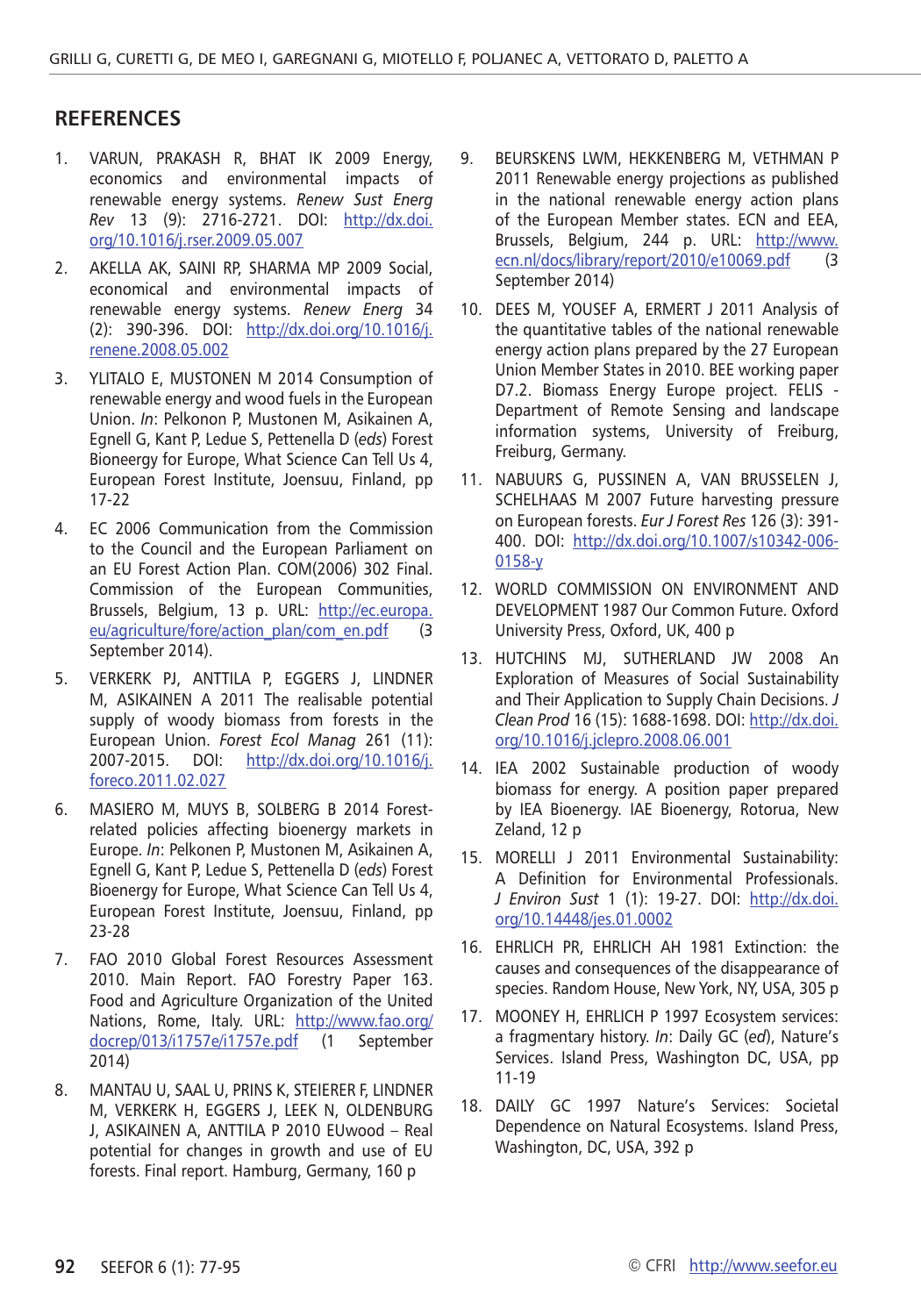- 19. COSTANZA R, D'ARGE R, DE GROOT R, FARBER S, GRASSO M, HANNON B, LIMBURG K, NAEEM S, *et al.* 1997 The value of the world's ecosystem services and natural capital. *Nature* 387: 253-260. DOI:<http://dx.doi.org/10.1038/387253a0>
- 20. Millennium Ecosystem Assessment 2005 Ecosystems and Human Well-being, Island Press Washington, DC, USA, 137 p. URL: [http://](http://www.millenniumassessment.org/documents/document.356.aspx.pdf ) [www.millenniumassessment.org/documents/](http://www.millenniumassessment.org/documents/document.356.aspx.pdf ) [document.356.aspx.pdf](http://www.millenniumassessment.org/documents/document.356.aspx.pdf ) (5 September 2014)
- 21. TEBB 2010 The economics of ecosystems and biodiversity: mainstreaming the economics of nature: a synthesis of the approach, conclusions and recommendations of TEEB. URL: [http://www.](http://www.unep.org/pdf/LinkClick.pdf) [unep.org/pdf/LinkClick.pdf](http://www.unep.org/pdf/LinkClick.pdf) (5 September 2014)
- 22. European Environment Agency 2013 Common International Classification of Ecosystem Services Version 4.3. URL: <http://cices.eu/> (5 September 2014)
- 23. Conway GR, Barbier EB 1990 After the Green Revolution: Sustainable agriculture for development. Earthscan Publications Ltd, London, UK, 205 p
- 24. Pearce D, Markandya A, Barbier E 1989 Blueprint for a Green Economy. Earthscan Publications Ltd, London, UK, 192 p
- 25. Ciegis R, Ramanauskiene J, Martinkus B 2009 The Concept of Sustainable Development and its Use for Sustainability Scenarios. *Inzinerine Ekonomika-Engineering Economics* 2: 28-37
- 26. McKenzie S 2004 Social sustainability: towards some definitions. Hawke Research Institute Working Paper Series 27. Hawke Research Institute and University of South Australia, Magill, South Australia, Australia, 31 p. URL: [http://w3.unisa.](http://w3.unisa.edu.au/hawkeinstitute/publications/downloads/wp27.pdf) [edu.au/hawkeinstitute/publications/downloads/](http://w3.unisa.edu.au/hawkeinstitute/publications/downloads/wp27.pdf) [wp27.pdf](http://w3.unisa.edu.au/hawkeinstitute/publications/downloads/wp27.pdf) (4 September 2014)
- 27. Parris TM, KATES RW 2005 Characterizing and measuring sustainable development. *Ann Rev Environ Resour* 28: 559-586. DOI: [http://dx.doi.](http://dx.doi.org/10.1146/annurev.energy.28.050302.105551) [org/10.1146/annurev.energy.28.050302.105551](http://dx.doi.org/10.1146/annurev.energy.28.050302.105551)
- 28. PALETTO A, DE MEO I, DI SALVATORE U, FERRETTI F 2014 Perceptions of Sustainable Forest Management practices: an application from the forestry sector in southern Italy. *Int Forest Rev* 16 (1): 55-66. DOI: [http://dx.doi.](http://dx.doi.org/10.1505/146554814811031224) [org/10.1505/146554814811031224](http://dx.doi.org/10.1505/146554814811031224)
- 29. Svadlenak-Gomez K, Badura M, Kraxner F, FUSS S, VETTORATO D, WALZER C 2013 Valuing Alpine ecosystems: the Recharge.green project will help decision-makers to reconcile renewable energy production and biodiversity conservation in the Alps. *Eco.mont - Journal of protected mountain areas research* 5 (1): 51-54. DOI: [http://](http://dx.doi.org/10.1553/eco.mont-5-1s59) [dx.doi.org/10.1553/eco.mont-5-1s59](http://dx.doi.org/10.1553/eco.mont-5-1s59)
- 30. Raudsepp-Hearne C, Peterson GD, Tengö M, Bennett EM, Holland T, Benessaiah K, MacDonald GK, Pfeifer L 2010 Untangling the environmentalist's paradox: Why is human wellbeing increasing as ecosystem services degrade?. *BioScience* 60 (8): 576-589
- 31. FOLYD A 1968 Trend forecasting: A methodology for figure of merit. *In*: Bright J (*ed*) Technological forecasting for Industry and Government: Methods and Applications, Prentice-Hall, New Jersey, USA, pp 95-105
- 32. Mullick SC, Kandpal TC, Kumar S 1996 Testing of box-type solar cooker: second figure of merit F<sub>2</sub> and its variation with load and number of pots. *Sol Energy* 57 (5): 409-413. DOI: [http://dx.doi.](http://dx.doi.org/10.1016/S0038-092X(96)00116-8) [org/10.1016/S0038-092X\(96\)00116-8](http://dx.doi.org/10.1016/S0038-092X(96)00116-8)
- 33. Fisher B, Turner RK, Morling P 2009 Defining and classifying ecosystem services for decision making. *Ecol Econ* 68 (3): 643-653. DOI: [http://](http://dx.doi.org/10.1016/j.ecolecon.2008.09.014) [dx.doi.org/10.1016/j.ecolecon.2008.09.014](http://dx.doi.org/10.1016/j.ecolecon.2008.09.014)
- 34. Marteel AE, Davies JA, Olson WW, Abraham MA 2003 Green chemistry and engineering: drivers, metrics, and reduction to practice. *Ann Rev Environ Resour* 28: 401-428. DOI: [http://dx.doi.](http://dx.doi.org/10.1146/annurev.energy.28.011503.163459) [org/10.1146/annurev.energy.28.011503.163459](http://dx.doi.org/10.1146/annurev.energy.28.011503.163459)
- 35. Gallego Carrera D, Mack A 2010 Sustainability assessment of energy technologies via social indicators: Results of a survey among European energy experts. *Energ Policy* 38 (2): 1030-1039. DOI: [http://dx.doi.org/10.1016/j.](http://dx.doi.org/10.1016/j.enpol.2009.10.055) [enpol.2009.10.055](http://dx.doi.org/10.1016/j.enpol.2009.10.055)
- 36. GERBNER G 1969 Towards 'Cultural Indicators': The analysis of mass mediated message systems. *AV Commun Rev* 17 (2): 137-148
- 37. Adams PW, Hammond GP, McManus MC, Mezzullo WG 2011 Barriers to and drivers for UK bioenergy development. *Renew Sust Energ Rev* 15 (2): 1217-1227. DOI: [http://dx.doi.org/10.1016/j.](http://dx.doi.org/10.1016/j.rser.2010.09.039) [rser.2010.09.039](http://dx.doi.org/10.1016/j.rser.2010.09.039)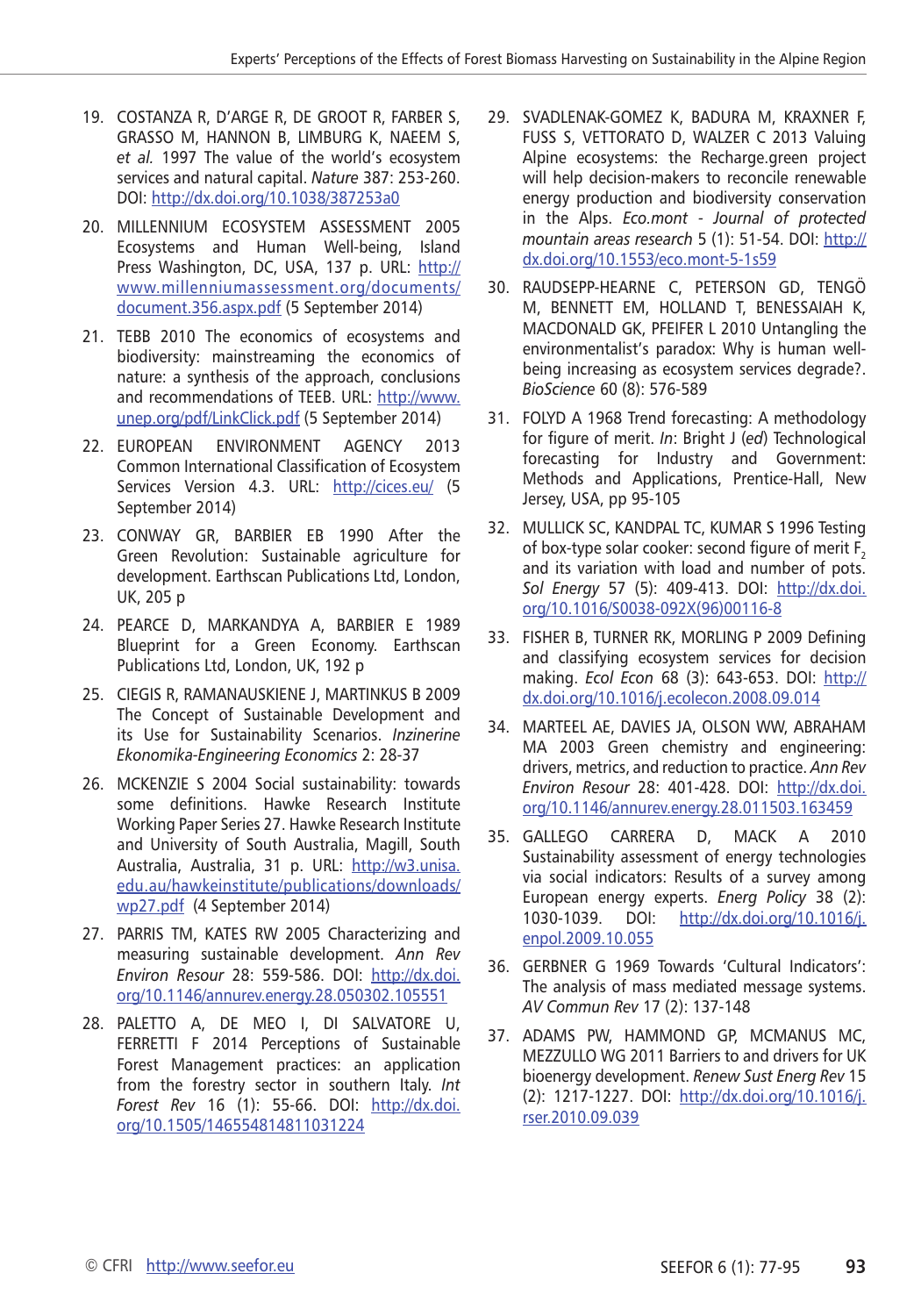- 38. Brukmajster D, Hampel J, Renn O 2007 Energy technology road map and stakeholders' perspective: establishment of social criteria for energy systems. Stuttgarter Beiträge Zur Risiko- und Nachhaltigkeitsforschung Institut Fürn SozialwissenschaftenAbt. Für Technikund Umweltsoziologie, Universität Stuttgart. , Stuttgart, Germany, 100 p
- 39. Buchholz T, Luzadis V, Volk TA 2009 Sustainability criteria for bioenergy systems: results from an expert survey. *J Clean Prod* 17 (1): S86-S98. DOI: [http://dx.doi.org/10.1016/j.](http://dx.doi.org/10.1016/j.jclepro.2009.04.015) [jclepro.2009.04.015](http://dx.doi.org/10.1016/j.jclepro.2009.04.015)
- 40. Coffey W, Polese M 1984 The concept of local development: a stages model of endogenous regional growth. *Pap Reg Sci* 55 (1): 1-12. DOI: [http://dx.doi.org/10.1111/j.1435-5597.1984.](http://dx.doi.org/10.1111/j.1435-5597.1984.tb00823.x) [tb00823.x](http://dx.doi.org/10.1111/j.1435-5597.1984.tb00823.x)
- 41. Del Río P, Burguillo M 2008 Assessing the impact of renewable energy deployment on local sustainability: Towards a theoretical framework. *Renew Sust Energ Rev* 12 (5): 1325-1344. DOI: <http://dx.doi.org/10.1016/j.rser.2007.03.004>
- 42. Eppink FV, van den Bergh JC, Rietveld P 2004 Modelling biodiversity and land use: urban growth, agriculture and nature in a wetland area. *Ecol Econ* 51 (3-4): 201-216. DOI: [http://dx.doi.](http://dx.doi.org/10.1016/j.ecolecon.2004.04.011) [org/10.1016/j.ecolecon.2004.04.011](http://dx.doi.org/10.1016/j.ecolecon.2004.04.011)
- 43. Jiang Jiang W, You Yin J, Chun Fa Z, Jun Hong Z 2009 Review on multi-criteria decision analysis aid in sustainable energy decision making. *Renew Sust Energ Rev* 13 (9): 2263-2278. DOI: [http://](http://dx.doi.org/10.1016/j.rser.2009.06.021) [dx.doi.org/10.1016/j.rser.2009.06.021](http://dx.doi.org/10.1016/j.rser.2009.06.021)
- 44. Nguyen KQ 2007 Alternatives to grid extension for rural electrification: Decentralized renewable energy technologies in Vietnam. *Energ Policy* 35 (4): 2579-2589. DOI: [http://dx.doi.org/10.1016/j.](http://dx.doi.org/10.1016/j.enpol.2006.10.004) [enpol.2006.10.004](http://dx.doi.org/10.1016/j.enpol.2006.10.004)
- 45. Olusoga SA 1993 Market concentration versus market diversification and internationalization: implications for MNE performance. *Int Market Rev* 10 (2): 107-120
- 46. Sala S, Castellani V 2011 Technology sustainability assessment to support decision making on energy production at local scale. *Int J Sus Dev Plann* 6 (3): 251-267
- 47. Bronfman NC, Jiménez RB, Arévalo PC, Cifuentes LA 2012 Understanding social acceptance of electricity generation sources. *Energ policy* 46: 246-252. DOI: [http://dx.doi.](http://dx.doi.org/10.1016/j.enpol.2012.03.057) [org/10.1016/j.enpol.2012.03.057](http://dx.doi.org/10.1016/j.enpol.2012.03.057)
- 48. FRANCESCATO V, ANTONIN E, ZUCCOLI BERGOMI L 2008 Wood fuels handbook. AIEL - Italian Agroforestry Energy Association, Padua, Italy, 79 p. URL: [http://www.aebiom.org/IMG/pdf/WOOD\\_](http://www.aebiom.org/IMG/pdf/WOOD_FUELS_HANDBOOK_BTC_EN.pdf ) [FUELS\\_HANDBOOK\\_BTC\\_EN.pdf](http://www.aebiom.org/IMG/pdf/WOOD_FUELS_HANDBOOK_BTC_EN.pdf ) (3 September 2014)
- 49. ILARIONI L 2007 Il legno come combustibile: caratteristiche energetiche e di prodotto (*in Italian*). *Silvæ* 7: 203-214
- 50. Holzleitner F, STAMPFER K, VISSER R, 2011 Utilization rates and cost factors in timber harvesting based on long-term machine data. *Croat J Forest Eng* 32 (2): 501-508
- 51. ASIKAINEN A, BJÖRHEDEN R, MOFFAT AJ, SPINELLI R 2014 From biomass to feedstock. *In*: Pelkonen P, Mustonen M, Asikainen A, Egnell G, Kant P, Ledue S, Pettenella D (*eds*) Forest Bioenergy for Europe, What Science Can Tell Us 4, European Forest Institute, Joensuu, Finland, pp 66-67
- 52. AGOSTINETTO L, CANZAN L, FRESCURA C, AGUANNO M 2008 Una filiera locale del legno cippato. L'impianto di riscaldamento per la sede della Comunità Montana Feltrina (*in Italian*). Azienda Regionale Veneto Agricoltura, Padua, Italy, 55 p
- 53. SPINELLI R, MAGAGNOTTI N, HARTSOUGH B 2006 Raccolta integrate di tondame e biomassa nel taglio a gruppi di fustaie alpine (*in Italian*). *L'Italia Forestale e Montana* 4: 303-316. DOI: [http://](http://dx.doi.org/10.4129/IFM.2006.4.04 ) [dx.doi.org/10.4129/IFM.2006.4.04](http://dx.doi.org/10.4129/IFM.2006.4.04 ) (5 September 2014)
- 54. SPINELLI R, NATI C, AGOSTINETTO L, FRANCESCATO V, ANTONINI E 2004 Produzione di cippato ottenuto dal diradamento di un arboreto per la produzione di legname di pregio (*in Italian*). Azienda Regionale Veneto Agricoltura, Padua, Italy, 12 p
- 55. REGIONE PIEMONTE 2014 Prezzi di riferimento per opere e lavori pubblici nella Regione Piemonte. Assessorato alla opere Pubbliche, Regione Piemonte, Torino, Italy
- 56. Kimmins JP 1976 Evaluation of the consequences for future tree productivity of the loss of nutrients in whole-tree harvesting. *Forest Ecol Manag* 1: 169-183. DOI: [http://dx.doi.org/10.1016/0378-](http://dx.doi.org/10.1016/0378-1127(76)90019-0) [1127\(76\)90019-0](http://dx.doi.org/10.1016/0378-1127(76)90019-0)
- 57. Thiffault E, Hannam KD, Paré D, Titus BD, Hazlett PW, Maynard DG, Brais S 2011 Effects of forest biomass harvesting on soil productivity in boreal and temperate forests – A review. *Environ Rev* 19: 278-309. DOI: [http://dx.doi.org/10.1139/](http://dx.doi.org/10.1139/a11-009) [a11-009](http://dx.doi.org/10.1139/a11-009)